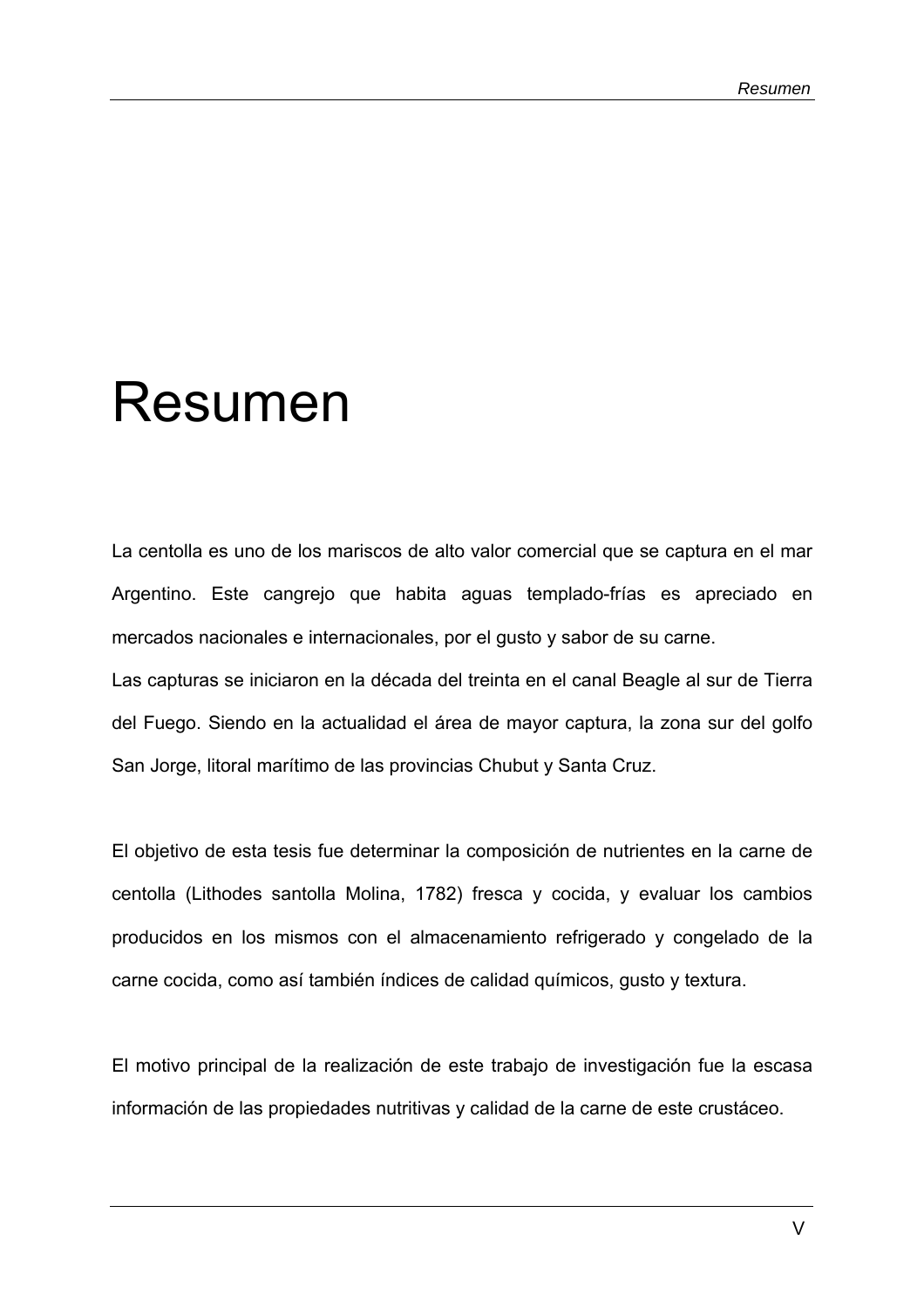El trabajo se organizó en 9 capítulos, referencias bibliográficas y 2 anexos. Los cuatro primeros capítulos son de introducción, le sigue uno de materiales, tres de resultados y discusión y se finaliza con un capítulo de conclusiones.

En el capítulo 1 se trata generalidades del tema tales como la importancia del recurso pesquero y estado actual del mismo.

En el capítulo 2 se revisan los antecedentes de investigación en biología y bioquímica describiendo las características biológicas de la especie.

En el capítulo 3 se describen los procesos de deterioro en especies marinas y los índices nacionales e internacionales que son utilizados en la evaluación de la calidad.

 En el capítulo 4 se realiza una introducción teórica de los efectos de la conservación de la carne cocida sobre los principales nutrientes como los ácidos grasos y aminoácidos libres, como así también los cambios producidos en el gusto y textura.

En el capítulo 5 se describen los materiales y métodos empleados en el desarrollo de la parte experimental de esta tesis.

En el capítulo 6 se presentan y discuten los resultados en medidas morfológicas, composición centesimal, ácidos grasos, colesterol, tocoferoles, fosfolípidos, compuestos polares, aminoácidos y minerales de la carne cruda y cocida. En el análisis de ácidos grasos se determina la relación ω 3 a ω 6 y contenido de EPA y DHA en el aceite de la especie. Se evalúa la calidad proteica de acuerdo al potencial químico de la proteína. Se analizan estadísticamente las diferencias en composición química de la carne fresca y cocida.

En el capítulo 7 se muestran y discuten los resultados obtenidos en los índices de calidad como NBVT, TMA, FA, indol, ácido láctico, nucleótidos (índices K, Ki, H, G,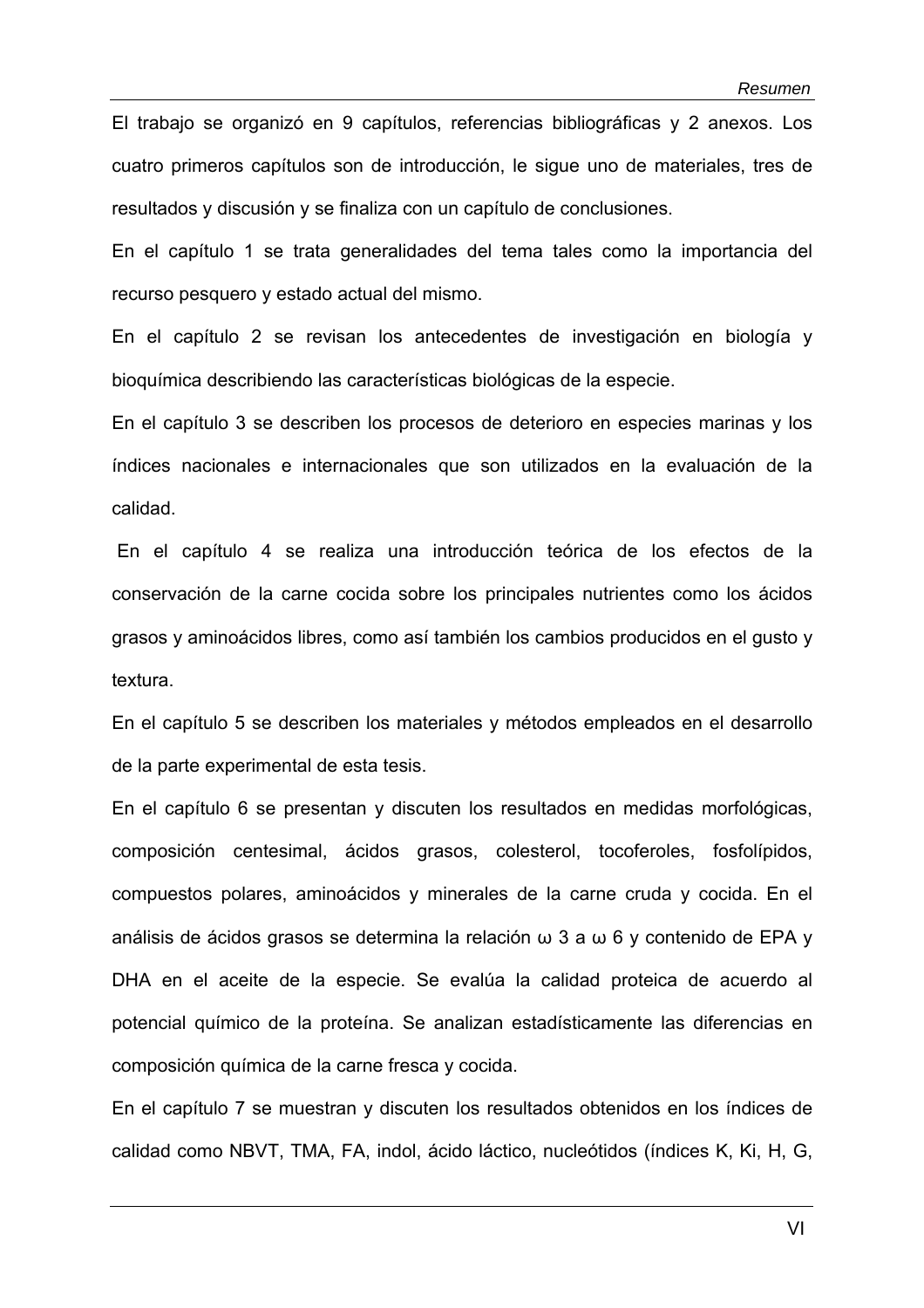P y Fr) y aminas biógenas, analizados en la carne cocida almacenada en refrigeración a 0 °C y congelación a -20 °C.

En el capítulo 8 se analizan los cambios sufridos por los nutrientes (ácidos grasos y aminoácidos libres), gusto y textura durante la conservación de carne refrigerada y congelada. El gusto se evalúa por los aminoácidos libres y nucleótidos (AMP e IMP). La textura se describe mediante microscopía electrónica de barrido.

En el capítulo 9 se dan las conclusiones del trabajo respecto a las características nutritivas de la carne durante el cocinado y almacenado de la misma en frío, los índices de calidad más adecuados para esta especie y sugerencias para trabajos futuros.

Finalmente se presentan: las referencias bibliográficas ordenadas alfabéticamente y los anexos con las curvas de calibración de los estándares de nucleótidos y aminas biógenas de las técnicas cromatográficas implementadas para el desarrollo de esta tesis.

Palabras claves: centolla, nutrientes, composición química, ácidos grasos, índices de calidad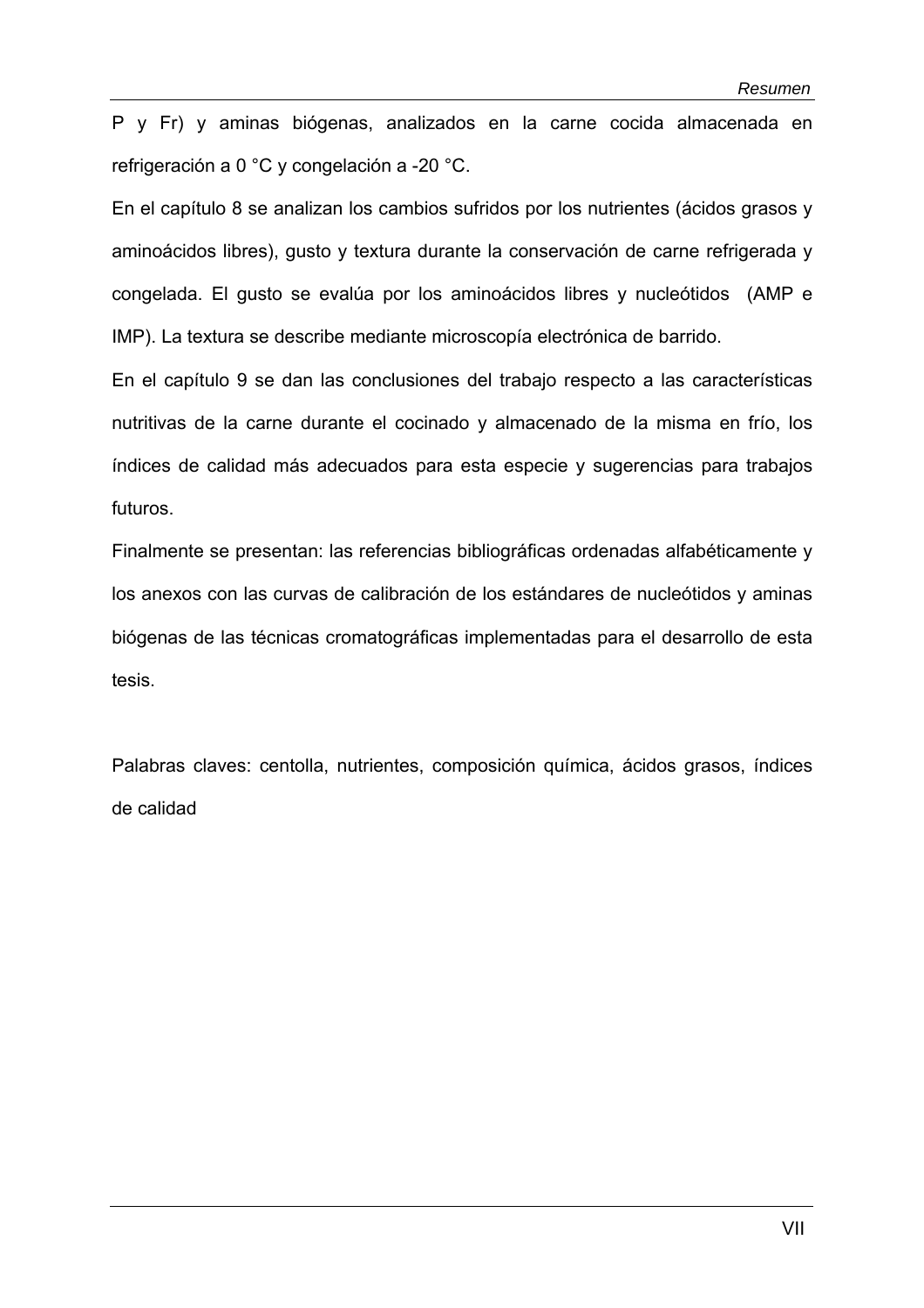## Abstract

The Southern King Crab (SKC) is highly prized seafood, caught in Argentinean seawater. This crab lives in fresh seawater and it is very much appreciated in national and international markets for its delicious taste and flavor.

The fishing has started in 1930's in Beagle Channel, south of Tierra del Fuego. In the present time the major fishing area being in San Jorge gulf, costal area of Chubut and Santa Cruz province.

The objective of this thesis is to determine the nutrient composition in fresh and cooked crabmeat (*Lithodes santolla* Molina, 1782) and to assess changes produced in it by refrigerator and freezer storage, as well as the chemical quality index, taste and freshness.

The primary reason for this work was the scarcity of information of nutritional properties and meat quality of this crustacean.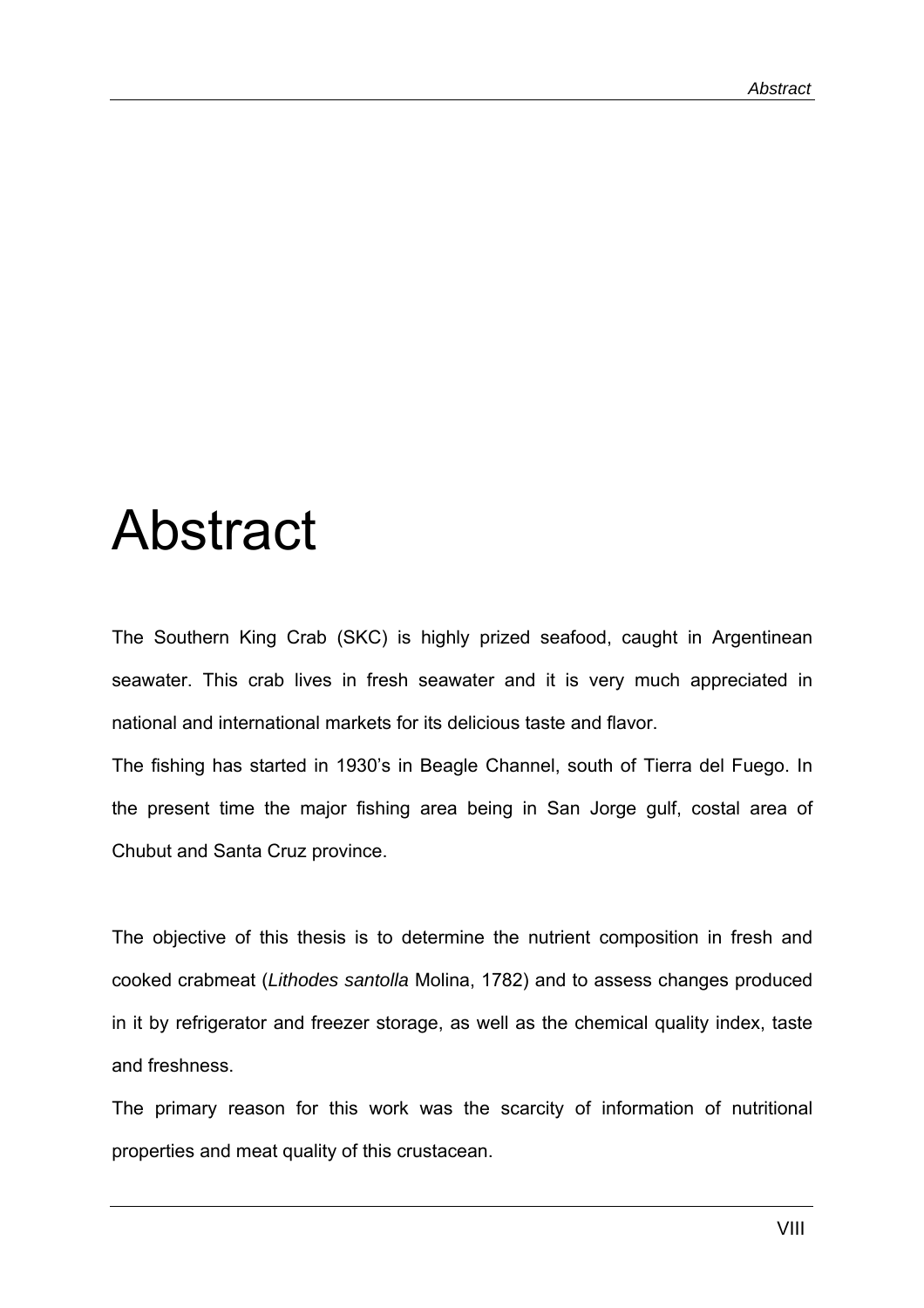The present work is organized in 9 (nine) chapters, reviewed bibliography and 2 (two) appendixes. Introductory first four chapters, followed by material and methods in one chapter, results and discussion in three chapter and summarized in the conclusion.

Chapter 1 gives an overall view of the topic, like the importance of fishery resources and its present state of affairs.

Chapter 2 deals with the revision of previous research in biology and biochemistry describing biological characteristics of the specie.

In Chapter 3, decay processes in marine species are described along with national and International index used in quality assessment, decay processes in marine species are described along with national and international index used in quality assessment.

In Chapter 4 there is a theoretical introduction about the main effects of cooked meat conservation on the main nutrients like fatty acids and free amino acids, as well as changes produced in taste and texture.

In Chapter 5, there is a description of the materials and methods used in the development of the experimental phase of the thesis.

In Chapter 6, the results in morphological measures, centesimal composition, fatty acids, cholesterol, tocopherols, fosfolipids, polar compounds, aminoacids, and minerals of raw and cooked meat are presented and discussed. In the analysis of fatty acids, the relation  $\omega$  3 to  $\omega$  6 and content of EPA and DHA was determined. Protein quality was assessed according to the chemical potential of the protein. Differences in chemical composition of fresh and cooked meat were analyzed statistically.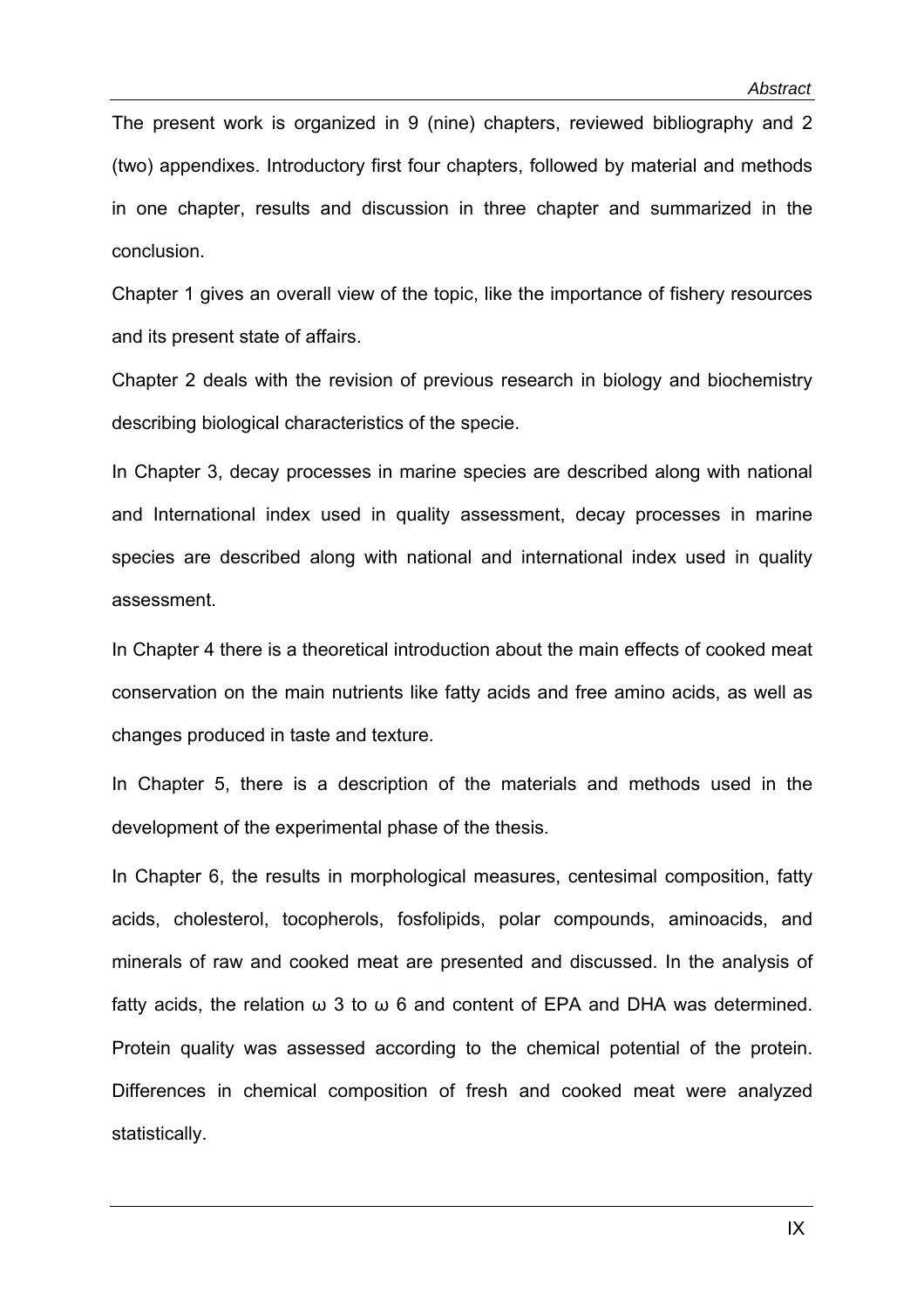In Chapter 7, the results in quality index like NBVT,TMA, FA, indole, lactic acid, nucleotides (index K, Ki, H, G, P and Fr) and biogenic amines analyzed in cooked meat refrigerated at 0 °C and frozen at -20 °C, are displayed and discussed.

In Chapter 8, there is an analysis of the changes suffered by nutrients (fatty acids and free amino acids), taste and texture during freezing and refrigerated storage of meat. Taste is evaluated by free amino acids and nucleotides (AMP and IMP). Texture is described through electronic microscopy photography.

Chapter 9 summarizes the conclusions of the work, nutritional quality of meat crab during the cooking and storing processes, together with appropriate quality index for the specie and further research lines. In the end, bibliography references, alphabetically ordered, and appendix with the calibration curves of the standards of nucleotides and biogenic amines of chromatographic techniques used in the development of the present work, are displayed.

Key words: Southern King Crab, nutrients, chemical composition, fatty acids, index quality.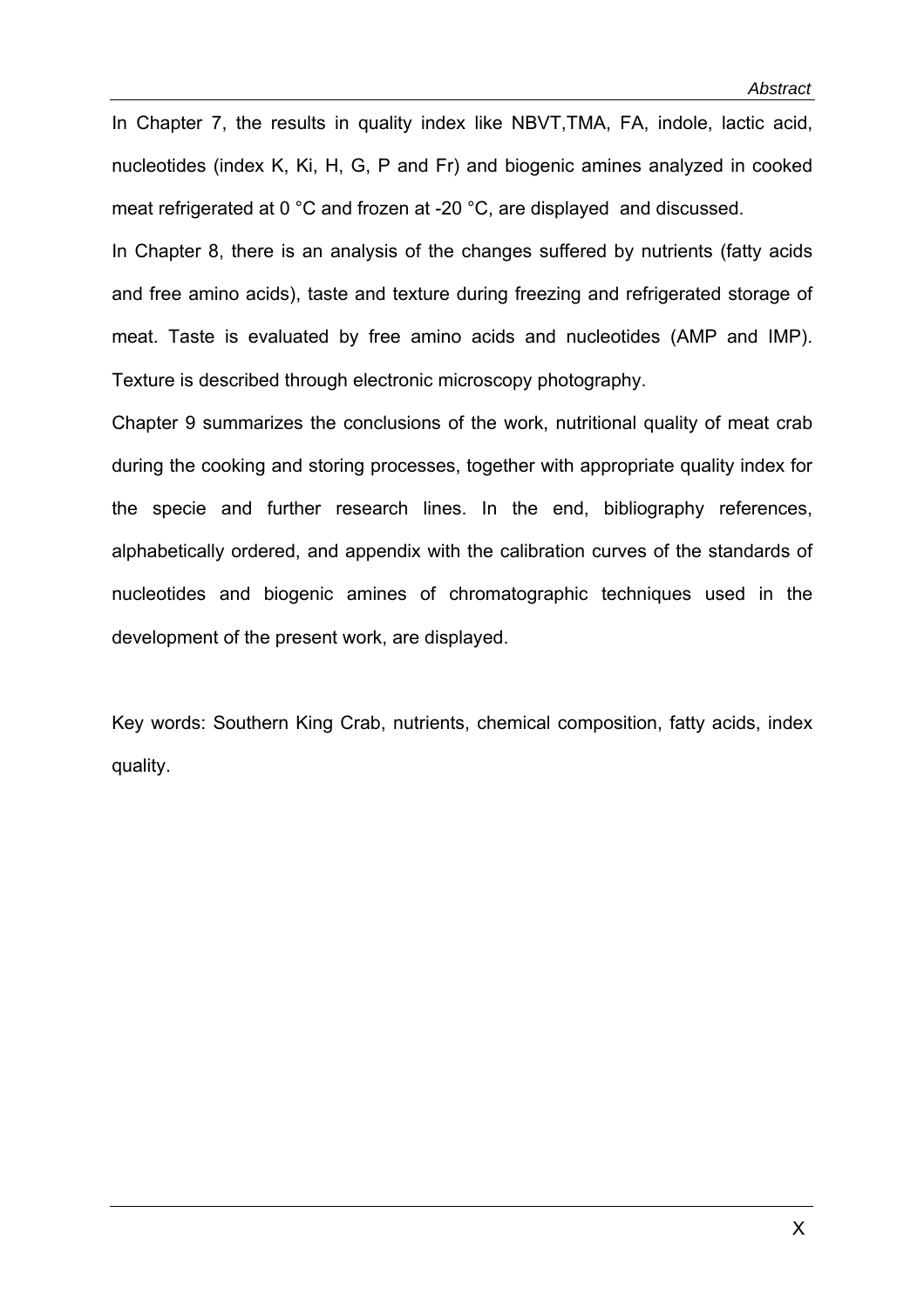## Referencias

Abdalla M.A., Hassan I.M., Shalaby A.R., Nabuib K. (1989). Correlation between biogenic amines, chemical changes and stability of sea bream fish during storage at -18 ºC. Grasas y Aceites, 40: 406-412.

Adeyeye E.I. (2002). Determination of the chemical composition of the nutritionally valuable parts of male and female common West African fresh water crab *Sudananautes africanus africanus.* International Journal of Food Sciences and Nutrition, 53: 189-196.

Agustini T.W, Suzuki T., Ishizaki S.,Tanaka M., Takai R. (2001). Change of K value and water state of yellowfin tuna *Thunnus albacores* meat stored in a wide temperature range (20 to -84 °C). Fisheries Science, 67: 306-313.

Alasalvar C., Taylor K.D.A., Öksüz A., Garthwaite T., Alexis M.N., Grigorakis K. (2001). Freshness assessment of cultured sea bream (*Sparus aurata*) biochemical, physical and sensory methods. Food Chemistry, 71: 33-40.

Almandós M.E., Giannini D.H., Ciarlo A.S., Boeri R.L. (1984). Relationship between the increase of total volatile bases and dimethylamine in frozen patagonian hake (*Merluccius hubbsi)*. Lebensmittel Wissenschaft und Technologie, 17: 111-113.

Anderson A.K. (2008). Biogenic and volatile amine-related qualities of three popular fish species sold at Kuwait fish markets. Food Chemistry*,* 107: 761-767.

Angelescu V. (1962). Operación centolla en el Atlántico Sur. Servicio de Hidrografía Naval, Argentina, H 1013: 71 pp.

Angelescu V., Boschi E.E. (1959). Estudio biológico pesquero del langostino de Mar del Plata. Servicio de Hidrografía Naval Argentina, H 1017: 135 pp.

Antolini F., Franciosini S., Floridi A. L., Floridi A. (1999). An ion pair HPLC method for the determination of histamine, tyramine, tryptamine, β-phenylethylamine and their amino acid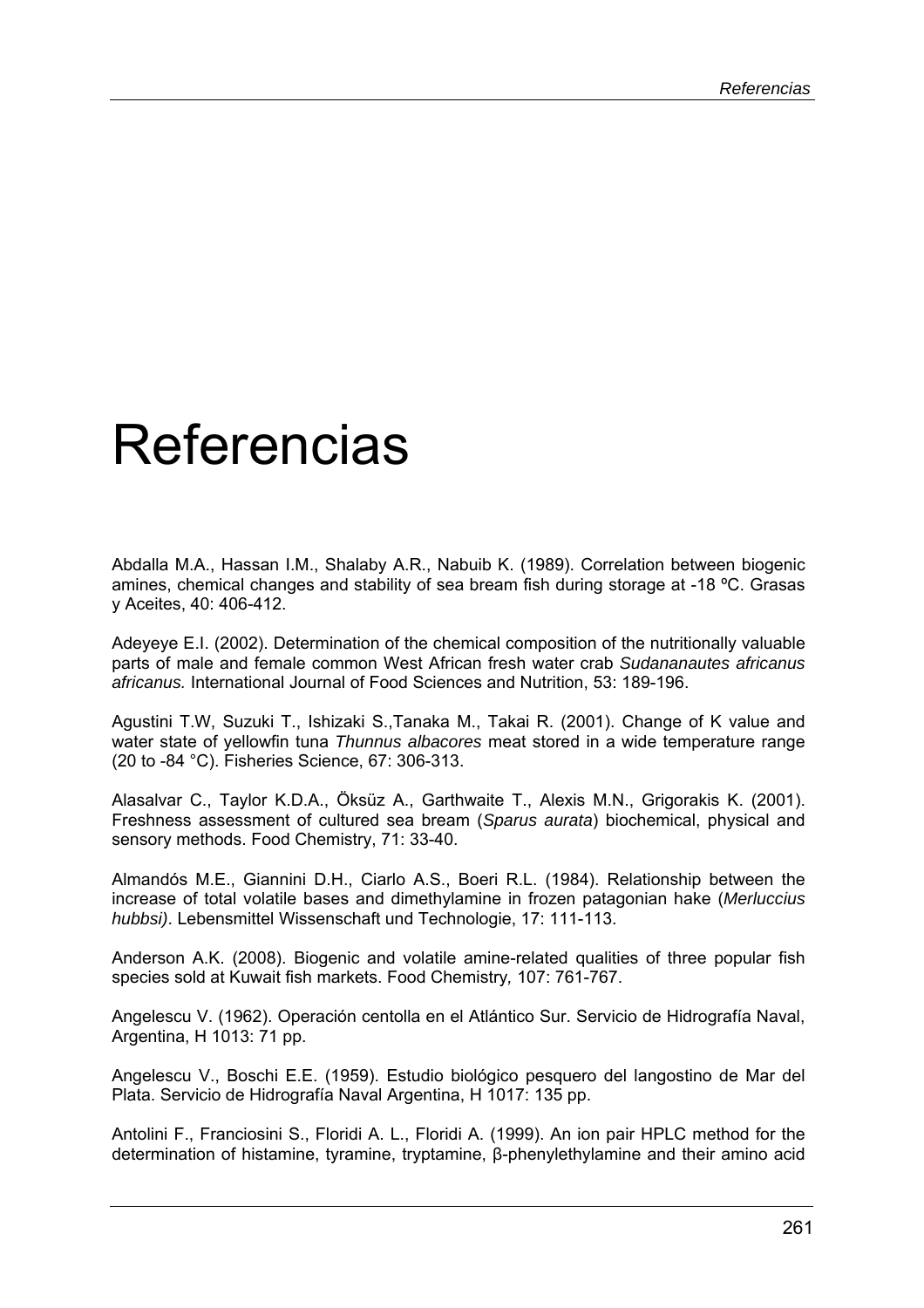precursors in cheeses for industrial purposes. Italian Journal of Food Science, 4 (11): 335- 346.

Antonacopoulos, N. (1960). Verbesserte Apparatur zur Destillation wasserdampfflüchtiger Stoffe Bestimmung des Stickstoffs bzw des Rohproteins miteiner verbesserten Apparatur zur quantitativen Destillation wasserdampfflüchtiger Stoffe. Zeitschrift für Lebensmittel Untersuchung und Forschung: 113-116, 117.

Anthony J.E., Hadgis P.N., Milam R.S., Herzfeld G.A., Taper L.J., Ritchey S.J. (1983). Yields, proximate composition and mineral content of finfish and shellfish. Journal Food Science, 48: 313-314.

AOAC. (Association of Official Analytical Chemists International). (2000). Official methods of analysis.  $(17<sup>th</sup>$  ed). Ed. William Horwitz. AOAC International, Washington, DC, United States.

AOCS. (American Oil Chemists´ Society). (1993). Official methods and recommended practices of the American Oil Chemists´ Society,  $(4<sup>th</sup>$  ed). Ed. David Firestone. AOCS Press Champaign, Illinois, United States.

APHA AWWA WPCF. (American Public Health Association-American Water Works Association-Water Polution Control Facility). (1992). Métodos normalizados para el análisis de aguas potables y residuales [Standard Methods for the examination of water and wastewater]. Ed. Díaz de los Santos. Madrid, España, 3-96.

Arai K. (1966). Nucleotides in the muscle of marine invertebrates. Bulletin of the Japanese Society of Scientific Fisheries, 32: 174.

Arlorio M., Coïsson J.D., Martinelli A. (1999). Extraction methods for biogen amines in wine and beer. Italian Journal Food Science, 4 (11): 355-360.

Ashie I.N.A., Smith J.P., Simpson B.K. (1996). Spoilage and shelf-life extension of fresh fish and shellfish: Critical Reviews in Food Science and Nutrition, 36: 87-121.

Aubourg S.P., Piñeiro C., Gallardo J.M., Barros-Velazquez J. (2005). Biochemical changes and quality loss during chilled storage of farmed turbot (*Psetta maxima*). Food Chemistry, 90*:* 445-452.

Aurioles-Gamboa D., Castro-Gonález M.I., Perez-Gil Romo F., Barita, J.L.S. (2004). Quality differences in feeding areas of the red crab *Pleuroncodes planipes* Stimpson, as reflected from their lipid, fatty acids, and astaxanthin composition. Crustaceana, 77 (2): 163-176.

Balzi P. (1997). Los hábitos alimenticios de la centolla, *Lithodes santolla* (Molina) del golfo San Jorge. Revista Naturalia Patagónica, Ciencias Biológicas, 5 (1-2): 67-87.

Banks A., Dassow J.A., Feiger E.A., Navak A.F., Peters J.A., Slavin J.W., Waterman J.J. (1977). Freezing fish. In: Fundamental of food freezing. N.W. Eds. Desrosier and D.K. Tressler. AVI Publish Co., Wesport, CT.

Bardócz S. (1995). Polyamines in food and their consecuences for quality and human health. Trens Food Science and Technology, 6: 341-346.

Barrento S., Marques A., Texeira B., Anacleto P., Carvalho M.L., Vas-Pires P., Nunes M.L. (2009). Macro and trace elements in two populations of brown crab *Cancer pagurus*: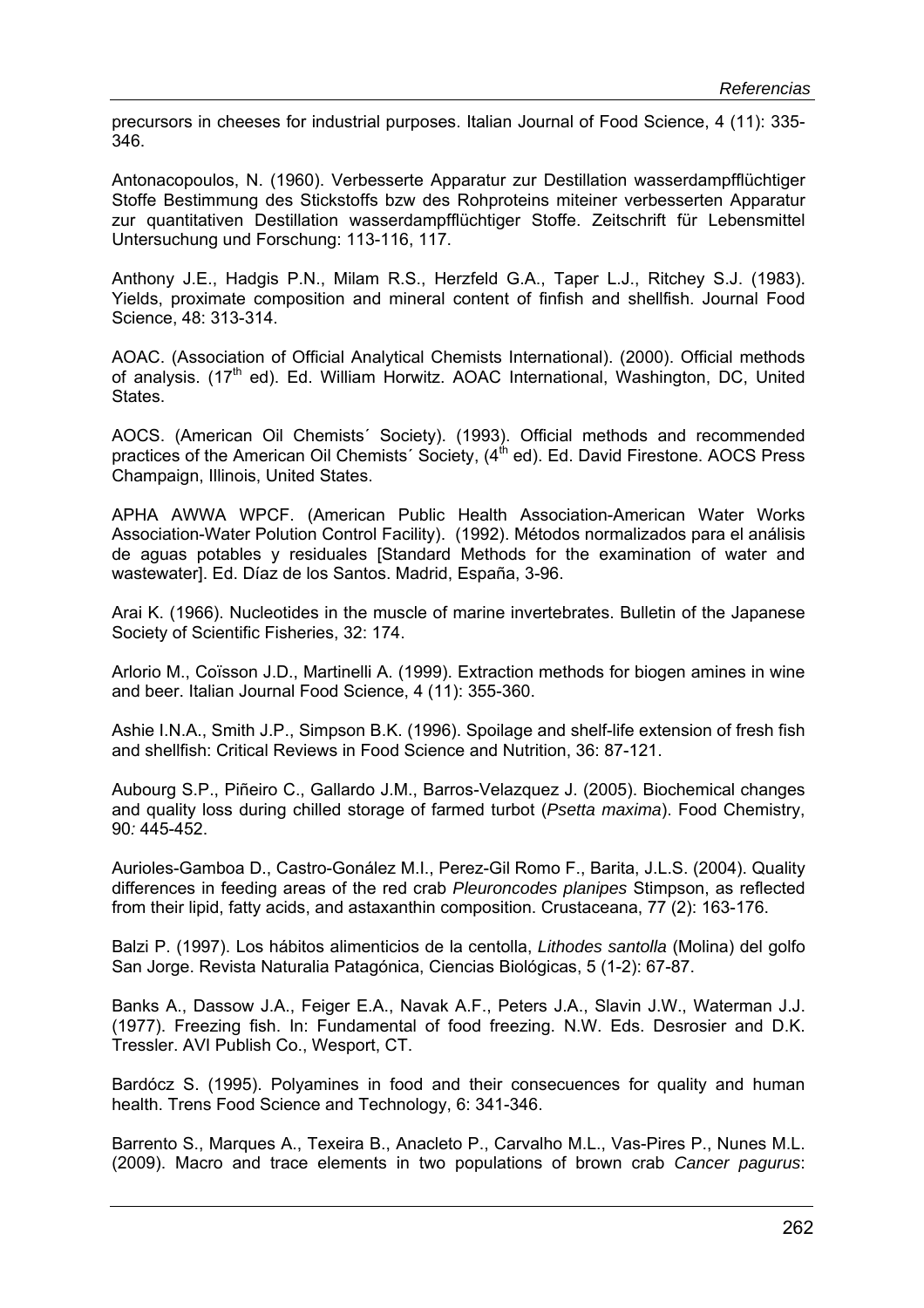ecological and human health implications. Journal of Food Composition and Analysis, 22: 65-71.

Barrento S., Marques A., Teixeira B., Mendes R., Bandarra N., Vaz-Pires P., Nunes M.L. (2010). Chemical composition, cholesterol, fatty acid and amino acid in two populations of brown crab *Cancer pagurus*: ecological and human health implications. Journal of Food Composition and Analysis, doi:10.1016/j.jfca.2010.03.019

Belitz H.D., Grosch W. (1997). Química de los alimentos. ( $2<sup>da</sup>$  ed). Ed. Acribia, S.A., Zaragosa, España, 175-176.

Bello Gutierrez J. (2000). Ciencia bromatológica. Principios generales de los alimentos. Ed. Díaz de Santos S.A., Madrid, España, 119-120.

Ben-gigirey B., Vietes Baptista De Sousa J.M., Villa T.G., Barros-Velazquez J. (1999). Chemical changes and visual appearance of albacore tuna as related to frozen storage. Journal of Food Science, 64 (1): 20-24.

Benjakul S., Sutthipan N. (2009a). Comparative study on chemical composition, thermal properties and microstructure between the muscle of hard shell and soft shell mud crab. Food Chemistry*,* 112: 627-633.

Benjakul S., Sutthipan N. (2009b). Muscle changes in hard and soft shell crabs during frozen storage. LWT-Food Science and Technology, 42: 723-729.

Benjakul S., Visessanguan W., Tanaka M. (2004). Induced formation of dimethylamine and formaldehyde by lizardfish (*Saurida micropectoralis*) kidney trimethylamine-N-oxide demethylase. Food Chemistry, 84: 297-305.

Benjakul S., Visessanguan W., Tueksuban J. (2003). Changes in physic-chemical properties and gel-forming ability of lizardfish (*Saurida tumbil*). Food Chemistry*,* 80: 535- 544.

Blackburn S. (1978). Sample preparation and hydrolytic method. En: Amino acid determination: methods and techniques*.* Ed. Blackburn, S. New York: Marcel Dekker, Inc. 7-37.

Bligh E.G., Dyer W.J. (1959). A rapid method of total lipids extraction and purification. Canadian Journal Biochemistry and Physiology, 37: 911-917.

Block R.J., Mitchell H.H. (1946). The correlation of the amino acid composition of proteins with their nutritive value. Nutrition Abstracts Review, 16: 249-278.

Boeri R.L., Almandos M.E., Ciarlo A.S., Giannini D.H. (1993). Formaldehyde instead of dimethylamine determination as a measure of total formaldehyde formed in frozen argentine hake (*Merluccius hubbsi)*. International Journal of Food Science and Technology, 28: 289-292.

Boschi E.E. (1969). Estudio biológico pesquero del camarón *Artemesia longinaris* Bate de Mar del Plata. Boletín Instituto de Biología Marina, Mar del Plata, Argentina, 18: 47 pp.

Boschi E.E. (1989). Biología pesquera del langostino del litoral patagónico (*Pleticus muelleri*). Contribución Científica del Instituto Nacional de Investigaciones y Desarrollo Pesquero (INIDEP), Mar del Plata, Argentina, 646: 71 pp.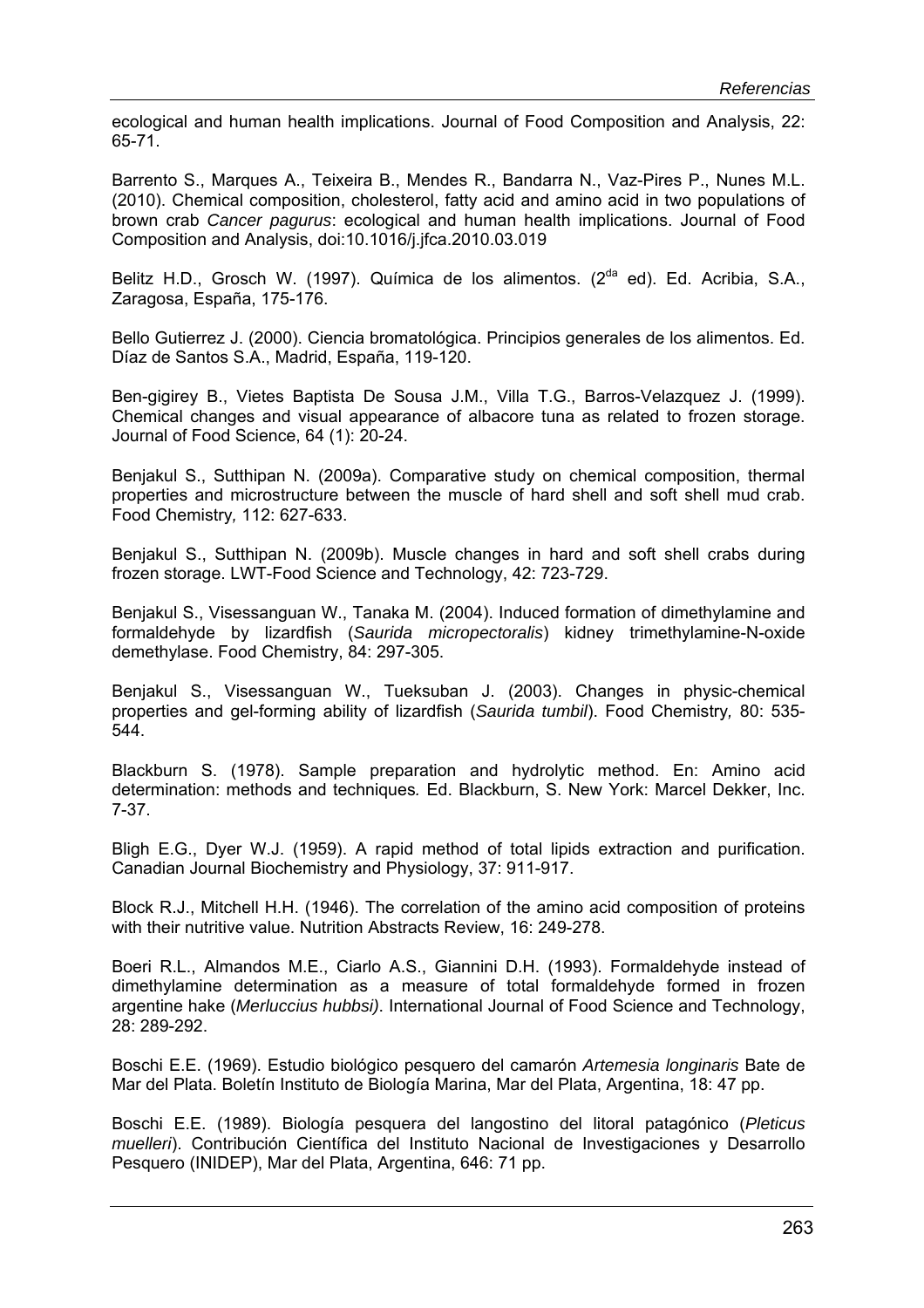Boschi E.E., Angelescu V. (1962). Descripción de la morfología externa e interna del langostino con algunas aplicaciones de índole taxonómica y biológica. Boletín Instituto de Biología Marina, Mar del Plata, Argentina, 1: 73 pp.

Boschi E.E.; Bertuche D., Wyngaard J. (1984). Estudio biológico pesquero de la centolla (*Lithodes antarticus*) del canal de Beagle, Tierra del Fuego. Contribución Científica del Instituto Nacional de Investigaciones y Desarrollo Pesquero (INIDEP), Mar del Plata, Argentina, 441: 72 pp.

Boschi E.E., Fischbach C.E., Iorio M.I. (1992). Catálogo Ilustrado de los Crustáceos Estomatópodos y Decápodos Marinos de Argentina. Contribución Científica Instituto Nacional de Investigaciones y Desarrollo Pesquero (INIDEP), Mar del Plata, Argentina, 10 (A7): 94 pp.

Boschi E.E., Iorio M.I., Fischbach K. (1981). Distribución y abundancia de los crustáceos decápodos capturados en las campañas de los B/I "Walter Herwig" y "Shinkai Maru" en el Mar Argentino, 1978-1979. Contribución Científica Instituto Nacional de Investigaciones y Desarrollo Pesquero (INIDEP), Mar del Plata, Argentina, 383: 231-253.

Boschi E.E., Scelzo, M.A., Pérez Habiaga R. (1975). Informes de trabajo sobre el convenio entre el Proyecto de Desarrollo Pesquero (FAO), el Territorio Nacional de Tierra del Fuego, Antártida e Islas del Atlántico Sur y el Instituto de Biología Marina de Mar del Plata, relativo al estudio biológico pesquero de centolla. Instituto de Biología Marina, Mar del Plata, Argentina, I: 15 pp; II: 11 pp; III: 7 pp; IV: 6 pp.

Botta J.R. (1995). Sensory evaluation: Freshness quality grading. En: J.R. Botta, Evaluation of seafood freshness quality. Ed. VCH Publishers, New York, United States: 65-97.

Botta J.R., Lauder J.T., Jewer M.A. (1984). Effect of methodology on total volatile basic nitrogen (TVB-N) determination as an index of quality of fresh Atlantic cod (*Gadus morhua)*. Journal of Food Science, 49: 734-736, 750.

Boury M. (1935). L´alteration du poisson. Rev de Trav de l´ Off Pêche Maritimes, 8: 282- 333.

Boury M. (1936). L´alteration du poisson. Rev de Trav de l´ Off Pêche Maritimes, 9: 401- 419.

Bremner H.A., Olley J., Stratham J.A., Vail A.M.A. (1988). Nucleotide catabolism: influence on storage life of tropical species of fish from the North West shelf of Australia. Journal of Food Science, 52: 6-11.

Brink B., Damirik C., Hoosten H.M.L.J., Huis in´t Veld J.H.J. (1990). Occurrence and formation of biologically active amines in food. International Journal of Microbiology, 11: 73- 84.

Burns B.G., Ke P.J. (1985). Liquid chromatographic determination of hypoxanthine content in fish tissue. Journal Association of Official Analysis Chemists, 68: 444-448.

Burns B.G., Ke P.J., Irvine B.B. (1985). Objetive procedure of for fish freshness evaluation base don nucleotide changes using a HPLC system. Canadian Technical Report of Fisheries and Aquatic Science, 1373 pp.

Buttini M.M., Hernández S.M. (1982). Algunas observaciones biológicas de la centolla *Lithodes antarticus* del Mar Argentino, referidas especialmente a las características del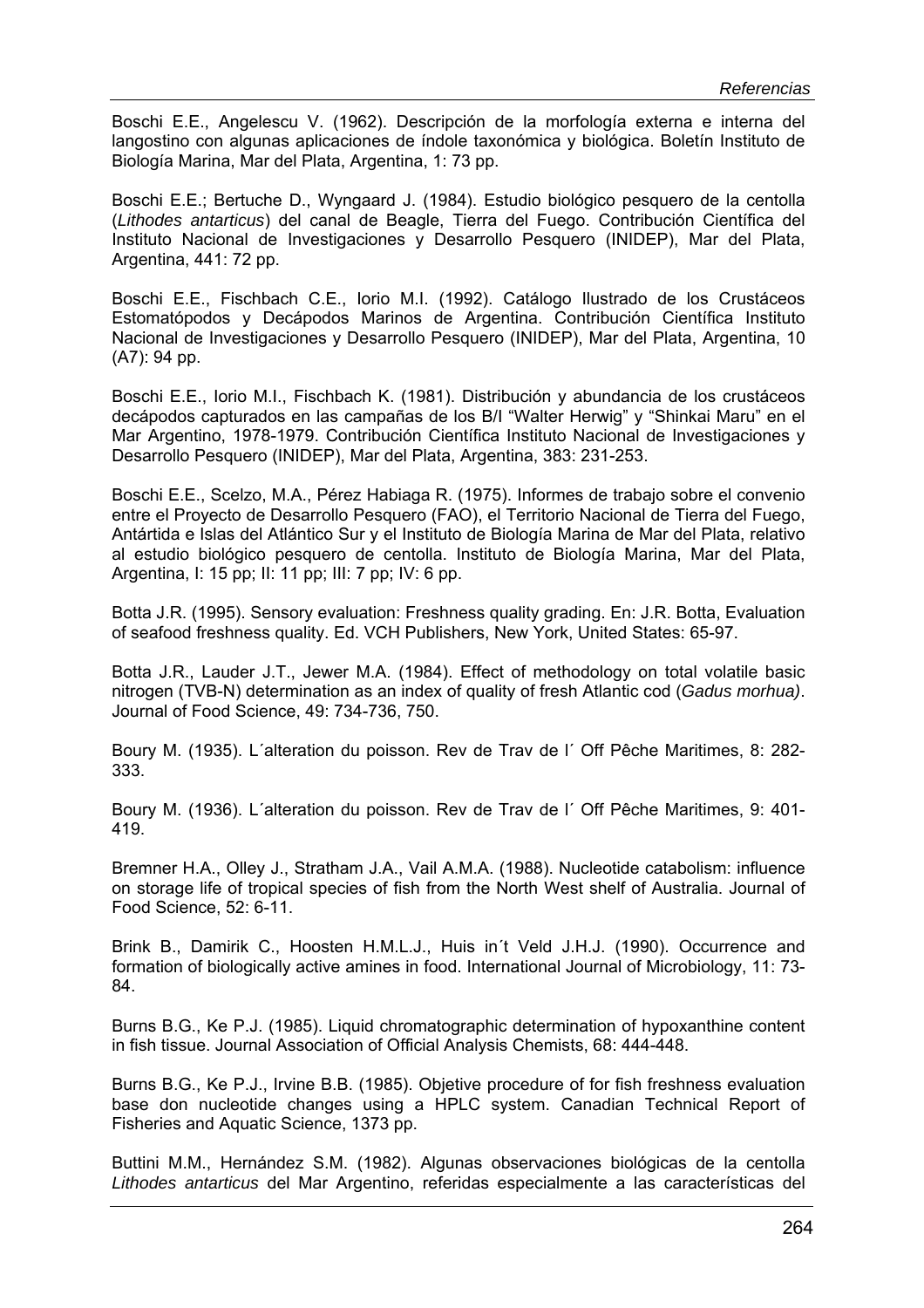aparato digestivo, nutrición y fecundidad. Seminario Curso Oceanografía Biológica, Facultad de Ciencias Exactas y Naturales, Universidad Buenos Aires. Instituto Nacional de Investigaciones y Desarrollo Pesquero (INIDEP), Mar del Plata, Argentina (inédito), 22 pp.

CAA. (Código Alimentario Argentino). (1971). Ley 18284. Poder Ejecutivo Nacional. República Argentina. http://www.anmat.gov.ar. Último acceso: 12/3/2012.

Campbell M.K., Farrell S.O. (2009). Glucólisis. En: Bioquímica. M.K. Campbell, S.O.Farrell.  $(6^{ta}$  ed). Eds. Cengage Lerning, México: 504, 510-512.

Campodónico G.I. (1979). La veda de la centolla (*Lithodes antarticus* Jaquinot) en la región de Magallanes. Anales del Instituto Patagonia. Punta Arenas, Chile, 10: 233 pp.

Caracciolo S., Perna A. (1974). Action of TMA and of total aerobic microbial count in frozen fillets of cod and sole. Acta Médica Veterinaria, 16: 35-43.

Careche M., García M.L., Herrero A., Solas M.T., Carmona P. (2002). Structural properties of aggregates from frozen stored hake muscle proteins. Journal of Food Science, 67 (8): 2827-2832.

Carelli A.A., Brevedan M.I.V., Crapiste G.H. (1997). Quantitative determination of phospholipids in sunflower oil. Journal of American Oil Chemists´ Society, 74: 511-514.

Carelli D., Centonze D., Palermo C., Quinto M., Rotunno T. (2007). An interference free amperometric biosensor for detection of biogenic amines in food products. Biosensors and Bioeletronics, 23: 640-647.

Cason R.F. (2000). Seafood´s low-fat advantage for extending life: Cholesterol and shellfish.http://ca-seafood.ucdavis.edu/recipes/archive/nutri2.html. Último acceso: 5/7/2011.

Castell C.H., Neal W., Smith B. (1970). Formation of dimethylamine in stored frozen fish. Journal Fisheries Research Board of Canada, 27 (10): 1685-1690.

Castro P., Padrón J.C.P., Cansino M.J.C., Velázquez E.S., De Larriva R.M. (2006). Total volatile base nitrogen and its use to assess freshness in European sea bass stored in ice. Food Control, 17: 245-248.

Çelik M., Türeli C., Çelik M., Yanar Y., Erdem Ü., Küçükgülmez A. (2004). Fatty acid composition of the bluecrab (*Callinectes sapidus* Rathbun, 1896) in the north Eastern Mediterranean. Food Chemistry*,* 88: 271-273.

Chang K.L.B., Chang J., Shiau C.Y., Pan B.S. (1998). Biochemical, microbiological and sensory changes of sea bass (*Lateolabrax japonicus*) under partial freezing and refrigerated storage. Journal of Agriculture and Food Chemistry, 46: 682-686.

Chang O., Cheuk W.L., Nickelson R., Martin R., Finne G. (1983). Indole in shrimp: effect of fresh storage temperature, freezing and boiling. Journal of Food Science, 48: 813-816.

Chen H., Moody M., Jiang S. (1990). Changes in biochemical and bacteriological quality of grass prawn during transportation by icing and oxygenating. Journal of Food Science, 55 (2): 670-673.

Chen D.W., Zhang M. (2007). Non-volatile taste active compounds in the meat of Chinese mitten crab (*Eriocheir sinensis).* Food Chemistry, 104: 1200-1205.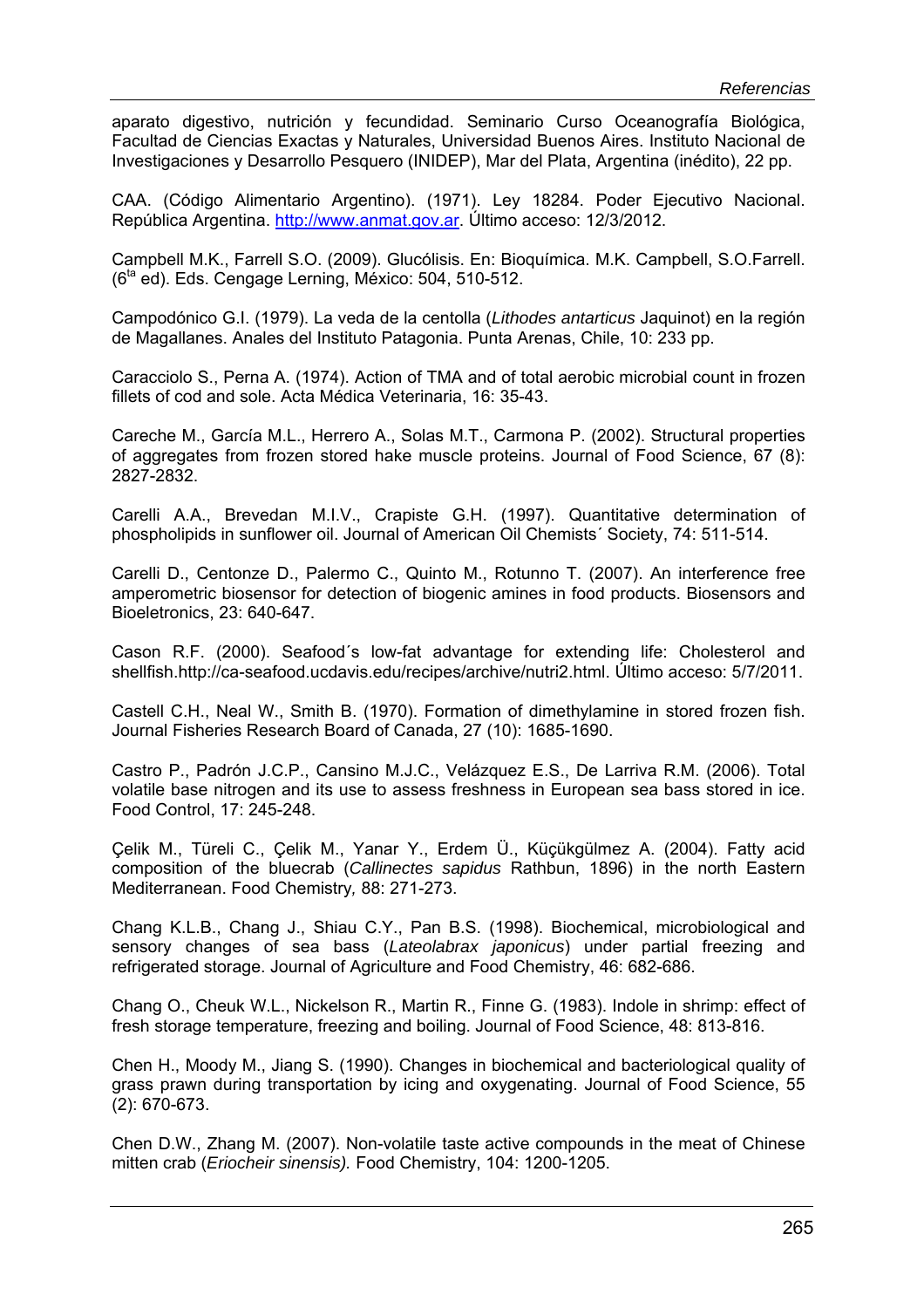Chen D.W., Zhang M., Shrestha, S. (2007). Compositional characteristics and nutritional quality of Chinese mitten crab (*Eriocheir sinensis).* Food Chemistry, 103: 1343-1349.

Cherif S., Frikha F., Gargouri Y., Miled N. (2008). Fatty composition of green crab (*Carcinus mediterraneus*) from the Tunisian mediterranean coasts. Food Chemistry, 111: 930-933.

Chiba, A., Hamaguchi M., Kosaka M., Tokuno T., Asai T, Chichibu S. (1991). Quality evaluation of fish meat by phosphorus –nuclear magnetic resonance. Journal of Food Science, 56:660-664.

Chiou T.K., Huang J.P. (2003). Chemical constituents in the abdominal muscle of cultured mud crab *Scylla serrata* in relation to seasonal variation and maturation. Fisheries Science, 69: 597-604.

Christie W.W. (1989). Gas chromatography and lipids. Ed. The Oil Press, Ayr, Scotland, 307 pp.

Ciarlo A.S., Almandós M.E., Boeri R.L., Paredi M.E., Yeannes M.I., Giannini D.H. (1988). El proceso de congelación como causa del aumento de nitrógeno básico volatile (NBV) en merluza. Centro de Investigaciones de Tecnología Pesquera (CITEP) Mar del Plata, Argentina, 15 pp.

Cifuentes A., Quiñinao J. (2000). Composición y vida útil de la carne cocida de cangrejo dorado (*Chaeceon chilensis*) proveniente del archipiélago de Juan Fernández, Chile. Investigaciones Marinas on line, 28 doi: 10.4067/S0717-71782000002800014

Connell J.J. (1975). The role of formaldehyde as a protein crosslinking agent acting during the frozen storage. Journal Science of Food and Agriculture, 26: 1925-1929.

Connell J.J. (1990). Control of fish quality. (3<sup>rd</sup> ed). Ed. Fishing News Books, Blackwell Scientific Publications Ltd., Oxford, England: 1-3, 140-146.

Connell J.J. (1995). Control of fish quality.  $(4<sup>th</sup>$  ed). Ed. Fishing News Books, Blackwell Scientific Publications Ltd., Oxford, England: 157, 159-160.

Connell J.J., Shewan J.M. (1980). Past, present and future of fish science. En: Advances in Fish Science and Technology. Ed. Fishing News Books. Blackwell Scientific Publications Ltd. Oxford, England: 56-65.

Crawford D.L., Law K.K., Babbit J.K., Mc Hill L.A. (1979). Comparative stability and desirability of frozen Pacific hake fillet and minced flesh blocks. Journal of Food Science, 44: 363-367.

da Silva M.V., Pinho O., Ferreira I., Plestilová L., Gibbs P. (2002). Production of histamine and tyramine by bacteria isolated from Portuguese vacuum-packed cold-smoked fish. Food Control, 13: 457-461.

de Koning A.J. (1970). Phospholipids of marine origin V. The crab - a comparative study of a marine species (*Cyclograpsus punctatus*) and a fresh water species (*Potamon*). Journal Science of Food and Agriculture, 21: 290-293.

Dietary References Intakes (1997). Dietary References Intakes (DRI) for calcium, phosphorus, magnesium, vitamin D and fluoride. Standing Committee on the Scientific Evaluation of Dietary References Intakes, Food and Nutrition Board & Institute of Medicine, National Academy of Sciences, Washington, DC, USA.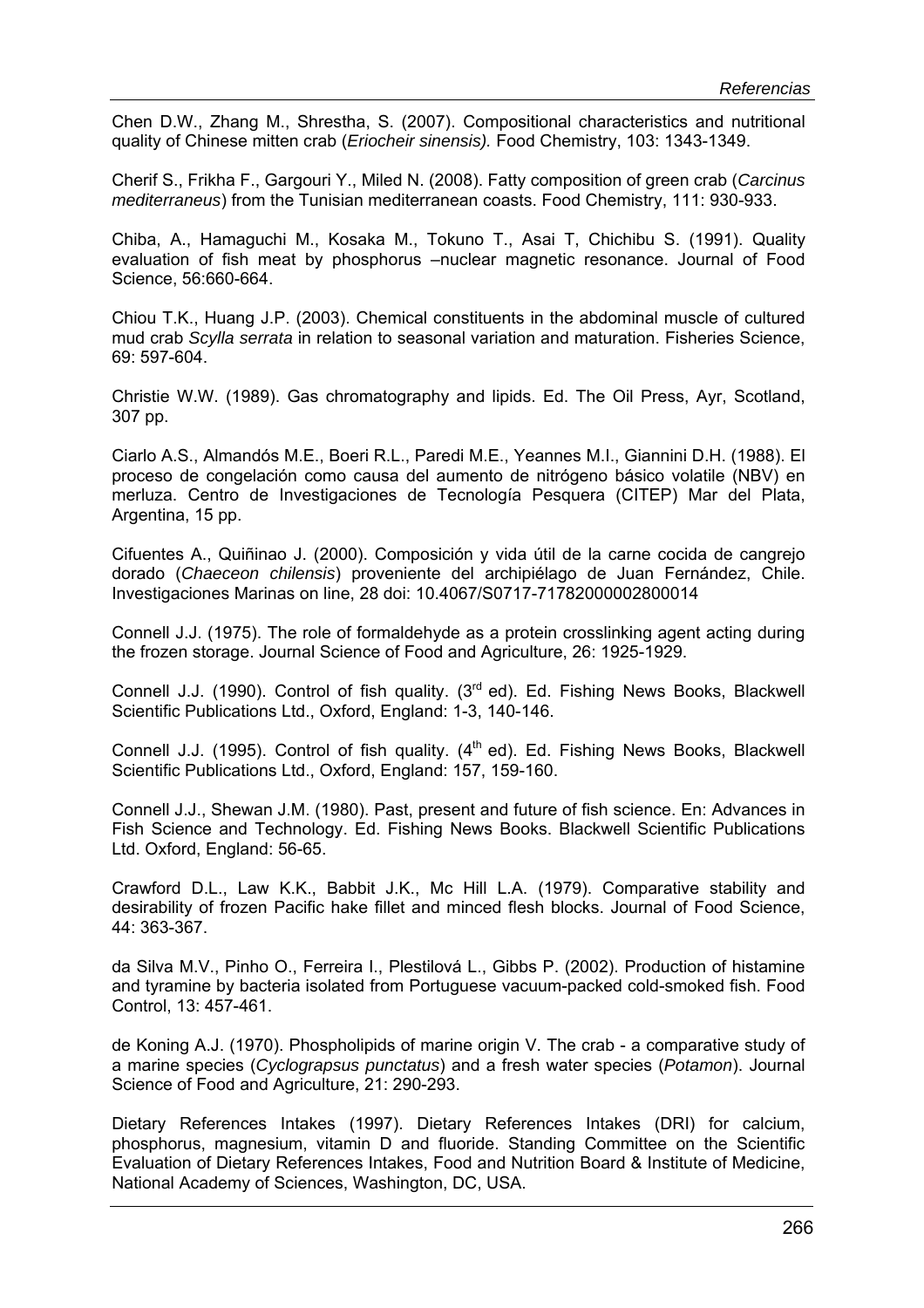http://fnic.nal.usda.gov/dietary-guidance/dri-reports/calcium-phosphorus-magnesiumvitamin-d-and-fluoride#overlay-context=dietary-guidance/dietary-reference-intakes/drireports. Último acceso: 11/10/2011.

Dietary References Intakes (2000). Dietary References Intakes (DRI) for vitamin C, vitamin E, selenium and carotenoids. Standing Committee on the Scientific Evaluation of Dietary References Intakes, Food and Nutrition Board & Institute of Medicine, National Academy of Sciences, Washington, DC, USA.

http://www.nal.usda.gov/fnic/DRI//DRI\_Vitamin\_C/vitamin\_c\_full\_report.pdf. Último acceso: 11/10/2011.

Dietary References Intakes (2001). Dietary References Intakes (DRI) for vitamin K, arsenic, boron, chomium, copper, iodine, iron, molybdenum, nickel, silicon, vanadium and zinc. Standing Committee on the Scientific Evaluation of Dietary References Intakes, Food and Nutrition Board & Institute of Medicine, National Academy of Sciences, Washington, DC, USA.

http://fnic.nal.usda.gov/dietary-guidance/dri-reports/vitamin-vitamin-k-arsenic-boron-chromiumcopper-iodine-iron-manganese#overlay-context=dietary-guidance/dri-reports/thiaminriboflavin-niacin-vitamin-b6-folate-vitamin-b12-pantothenic. Último acceso: 11/10/2011

Dima J.B., De Vido N.A., Leal G.A., Barón P.J. (2009). Fluctuactions in the biochemical composition of the patagonian stone crab *Platyxanthus patagonicus* A. Milne Edwards, 1879 (Platyxanthidae: Brachyura) throughout its reproductive cycle. Scientia Marina, 73 (3): 423-430.

Dingle J.R., Hines J.A. (1975). Protein instability in minced flesh from fillets and frames in several commercial Atlantic fishes during storage at -5 °C. Journal of the Fisheries Research Board of Canada, 32: 775-783.

Dobarganes M.C., Pérez-Camino M.C., Márquez-Ruiz G. (1988). High performance size exclusion chromatography of polar compounds in heated and non-heated fats. Fat Science and Technology, 90: 308-311.

Dondero M. (1995). Indices bioquímicos para la determinación de la calidad de los productos marinos. En: Evaluación bioquímica, microbiológica y sensorial de productos pesqueros frescos. Apuntes del curso extraordinario. Escuela de Alimentos, Universidad Católica de Valparaíso: 94 pp.

Draisci R., Marchiafava C., Cecilia A., Palleschi L., Augelli R., Cavalli S. (1999). Biogenic amines in semipreserve anchovies as affected by processing. Italian Journal Food Science, 4 (11): 347-354.

Draisci R., Volpe G., Lucentini L., Cecilia A., Federico R., Palleschi G. (1998).Determination of biogenic amines with an electrochemical biosensor and its application to salted anchovies. Food Chemistry, 62: 225-232.

Dyerberg J. (1986). Linolenate-derived polyunsaturated fatty acids and prevention of atherosclerosis. Nutrition Review, 44: 125.

Edwards E., Early J.C. (1998). Catching, handling and processing crabs. Torry Advisory Note N° 26. Torry Research Station, Aberdeen, Scotland,14 pp.

Eerola S., Sagues A.X.R., Lilleberg L., Aalato H. (1997). Biogenic amines in dry sausages during shelf-life storage. Zeitschrift für Lebensmittel Untersuchung und Forschung A, 205: 351-355.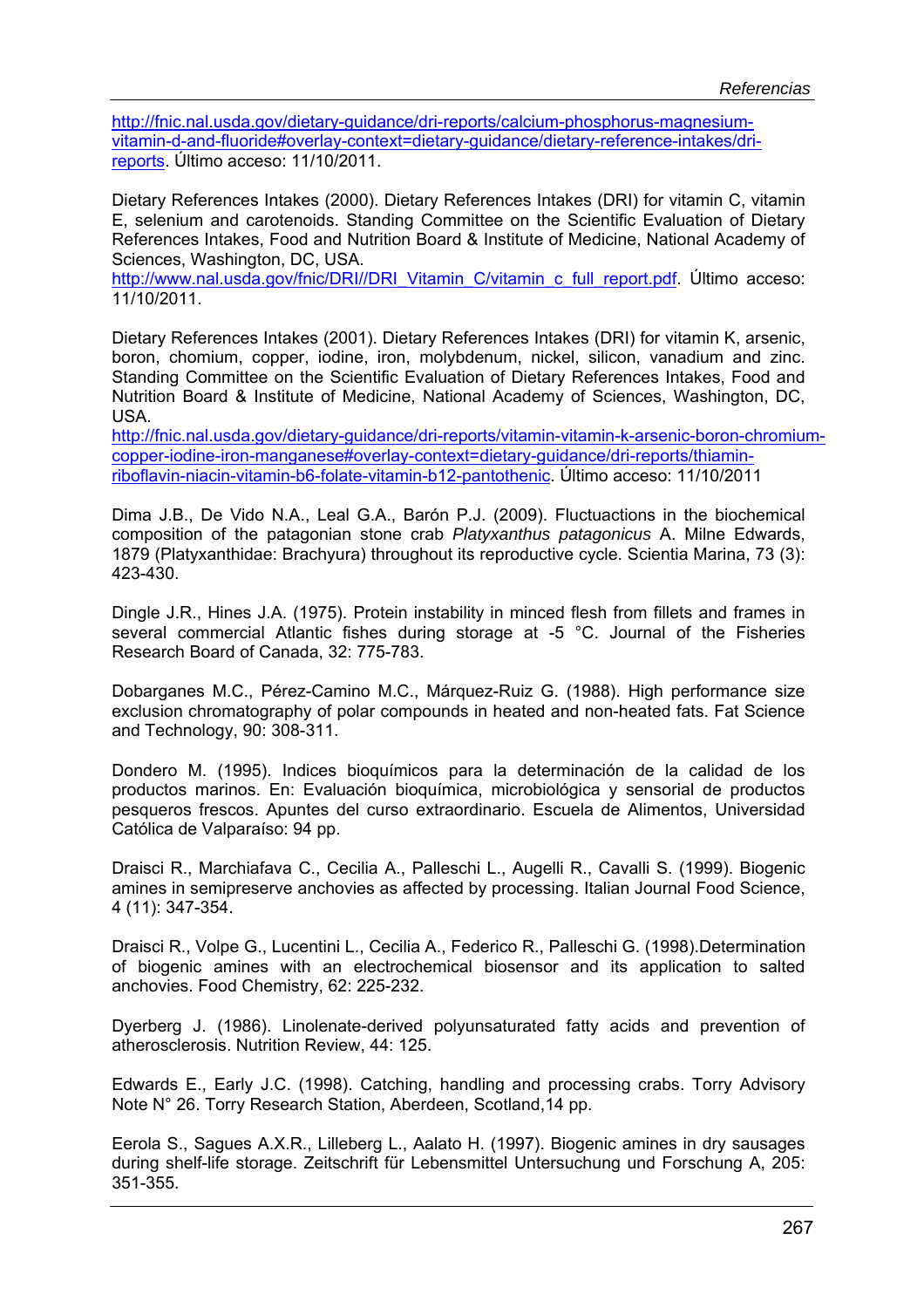Egeland G.M., Middaugh, J.P. (1997). Balancing fish consumption benefits with mercury exposure. Review Science, 278: 1904-1905.

Ehira S.A. (1976). A biochemical study on the freshness of fish. Bulletin Tokai Regional Fisheries Research Laboratory, 88: 32 pp.

FAO. (Food and Agriculture Organization). (1994). Fats and oils in human nutrition. Report of Joint Food and Agriculture Organization/World Health Organization Expert Consultation. FAO/WHO Food and Nutrition Paper N° 57. Roma, Italy: 147 pp.

FAO/Latinfood. (Food and Agriculture Organization/Latinfood) (2012). Tabla de composición de alimentos para América Latina y el Caribe. Oficina Regional para América Latina y el Caribe de la Organización de las Naciones Unidas para la Alimentación y la Agricultura. E 136, E137, E138.

www.flc.fao.org/es/conozca-fao/que-hace-fao/estadistica/tabla-de-composicion-de-alimentos Último acceso: 17/8/2012

FAO/WHO/UNU. (Food and Agriculture Organization/World Health Organization/United Nations University). (1985). Energy and protein requirements. Report of a Joint Food and Agriculture Organization/World Health Organization/United Nations University Expert Consultation, World Health Organization. WHO Technical Report Series N° 724. Geneva, Switzerland: 121-123.

FDA. (Food and Drug Administration, United States). (2004). Indole. Seafood chemistry. Chemical indices of decomposition, Volume IV: 9.2. http://www.fda.gov/ScienceResearch/FieldScience/ucm172196.htm. Último acceso: 1/3/2011

Fenucci J.L., Boschi E.E. (1975). Contribución al conocimiento biológico del cangrejo comercial de las aguas costeras de la provincia de Buenos Aires *Ovalipes trimaculatus* (De Haan) (Crustacea, Decapoda Portunidae). Physis, A 34(89): 291-308.

Fletcher G.C., Statham J.A. (1988). Shelf-life of sterile yellow-eyed mullet *(Aldrichetta forteri)* at 4 °C. Journal of Food Science, 53 (4): 1030-1035.

Fuke S., Ueda Y. (1996). Interaction between umami and other flavor characteristics. Trends in Food Science and Technology, 7 (12): 407-411.

Gallardo J.M., Pérez-Martín R., Sotelo C.G., Aubourg S., Banga J.R. (1991). Nota. Evolución de aminas volátiles en dos tipos de merluza (*Merluccius australis* y *Merluccius capensis)* y en la rosada *(Xiphiurus capensis)* durante el almacenamiento a -18 ºC. Revista Agroquímica y Tecnología de Alimentos, 31 (1): 103-110.

Gates K.W., Huang Y., Parker A.H., Green D.P. (1996). Quality characteristics of flesh blue crab meat held at 0 and 4 °C in tarnper-evident containers. Journal Food Protection, 59: 299-305.

Gentile C. (2000). La centolla (*Lithodes santolla*) del golfo San Jorge. Conferencia Prefectura Naval Comodoro Rivadavia, julio 2000: 12 pp.

Gill T.A., Kieth R.A., Smith B. (1979). Textural deterioration of red hake and haddock muscle in frozen storage as related to chemical parameters and changes in the myofibrillar proteins. Journal of Food Science, 44: 661-667.

Gill T.A., Paulson A.T. (1982). Localization, characterization and partial purification of OTMA-ase. Comparative Biochemistry Physiology, 71B: 49-56.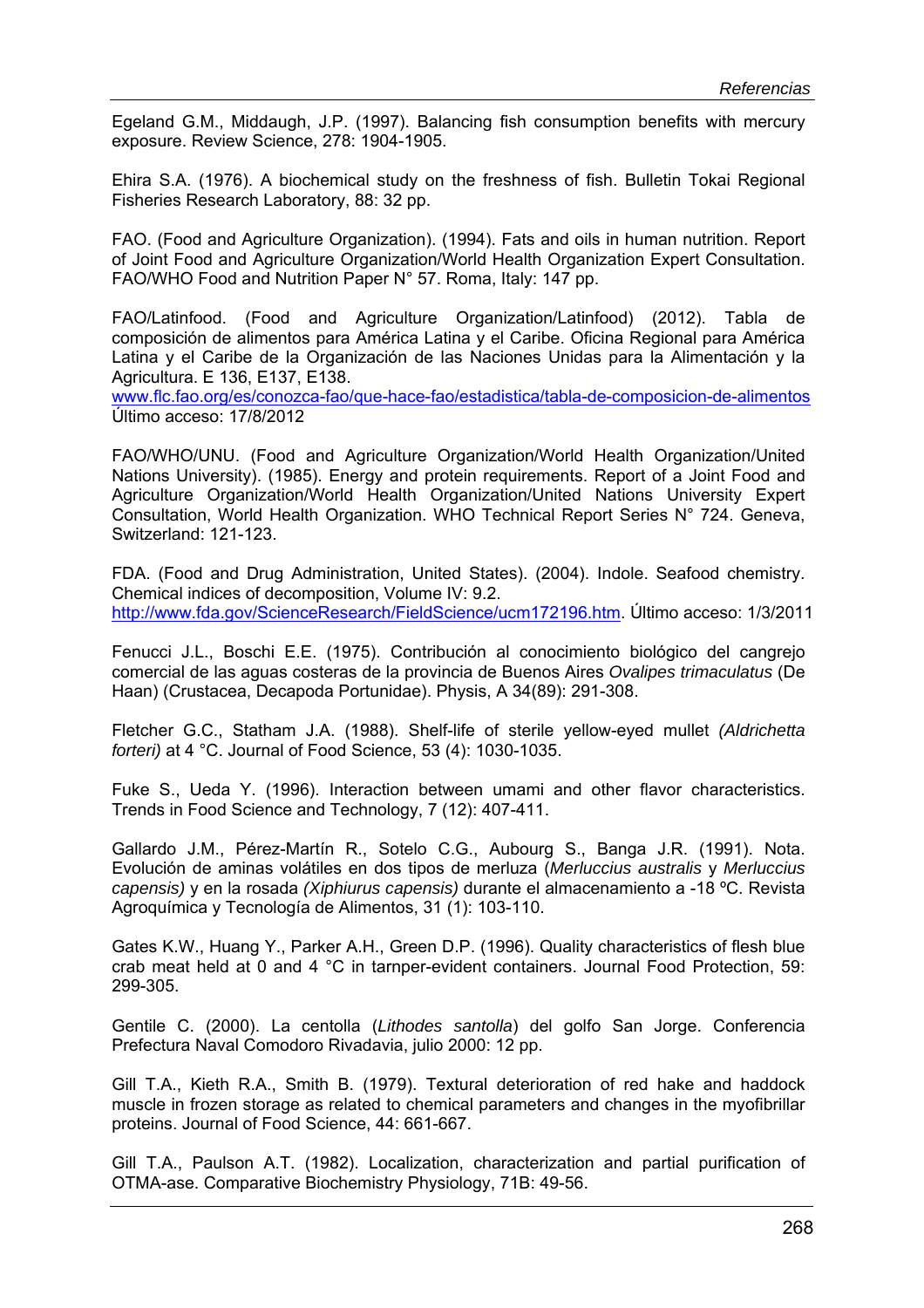Gill T.A., Thompson J.W., Gould S., Sherwood D. (1987). Characterization of quality deterioration of yellow fin tuna. Journal of Food Science, 52: 580-583.

Glomset J. (1985). Fish fatty acids and human health. New England Journal of Medicine, 312: 1253.

Gökoğlu N., Yerlikaya P. (2003). Determination of proximate composition and mineral contents of blue crab (*Callinectes sapidus*) and swim crab (*Portunus pelagicus*) caught off the Gulf of Antalya. Food Chemistry, 80: 495-498.

Gram L., Ravn L., Rasch M., Bruhn J.B., Christensen A.B., Givskov M. (2002). Food spoilage-interacions between food spoilage bacteria. International Journal of Food Microbiology, 78 (1-2): 79-97.

Greene D.H., Babbitt J.K., Reppond K.D. (1990). Patterns of nucleotide catabolism as freshness indicators in flatfish from the Gulf of Alaska. Journal of Food Science, 55 (5): 1236-1238.

Greene D.H., Bernatt-Byrne E.I. (1990). Adenosine triphosphate catabolites as flavor compounds and freshness indicators in Pacific cod (*Gadus mocrocephalus)* and pollock *(Theragra chalcogramma).* Journal of Food Science, 55 (1): 257-258.

Greenfield H., Southgate D. (1992). Food Composition Data: Production, management and use. Elsevier Applied Science, London and New York: 243 pp.

Groninger H.S., Brandt K.R. (1969). Degradation of adenine nucleotides in the muscle of the Dungenes crab (*Cancer magister*) and king crab (*Paralithodes camtschatica*) during storage and cooking. Journal of Milk and Food Technology, 32 (1): 1.

Haard N.F. (1992). Biochemical reaction in fish muscle during frozen storage. En: Seafood Science and Technology. Ed. Graham Bligh. Fishing New Books. Blackwell Scientific Publications Ltd. Oxford, England: 176-209.

Halász A., Baráth A., Simon-Sarkadi L., Holzapfel W. (1994). Biogenic amine and their production by microorganisms in food. Trends Food Science Technology, 5: 42-49.

Ham B., Shelton R., Butler B., Thionville P. (1998). Calculating the iodine value for marine oils from fatty acid profile. Journal of American Oil Chemists´ Society, 75 (10): 1445-1446.

Hattula T., Kiesvaara M., Moran M. (1993). Freshness evaluation in European whitefish (*Coregonus wartmanni)* during chill storage. Journal of Food Science*,* 58 (6): 1212-1236.

Hayashi H., Yamaguchi K., Konosu S. (1981). Sensory analysis of taste-active components in the extract of boiled snow crab meat. Journal of Food Science, 46: 479-483, 493.

Herald P., Kinsella, J. (1986). Fish oil consumption and decreased risk of cardiovascular disease: A comparation of findings from animal and human feeding trials. American Journal Clinical Nutrition, 43: 566.

Hiltz D.F., Bishop L.J. (1975). Posmortem glycolytic and nucleotide degradative changes in muscle of the Atlantic queen crab (*Chionoecetes opilio*) upon ice storage of unfrozen and of thawed meat, and upon cooking. Comparative Biochemistry Physiology, 52 B: 453-458.

Hiremath G.G. (1973). Prevention of rancidity in frozen fatty fishes during cold storage. Indian Food Packer, November, 20.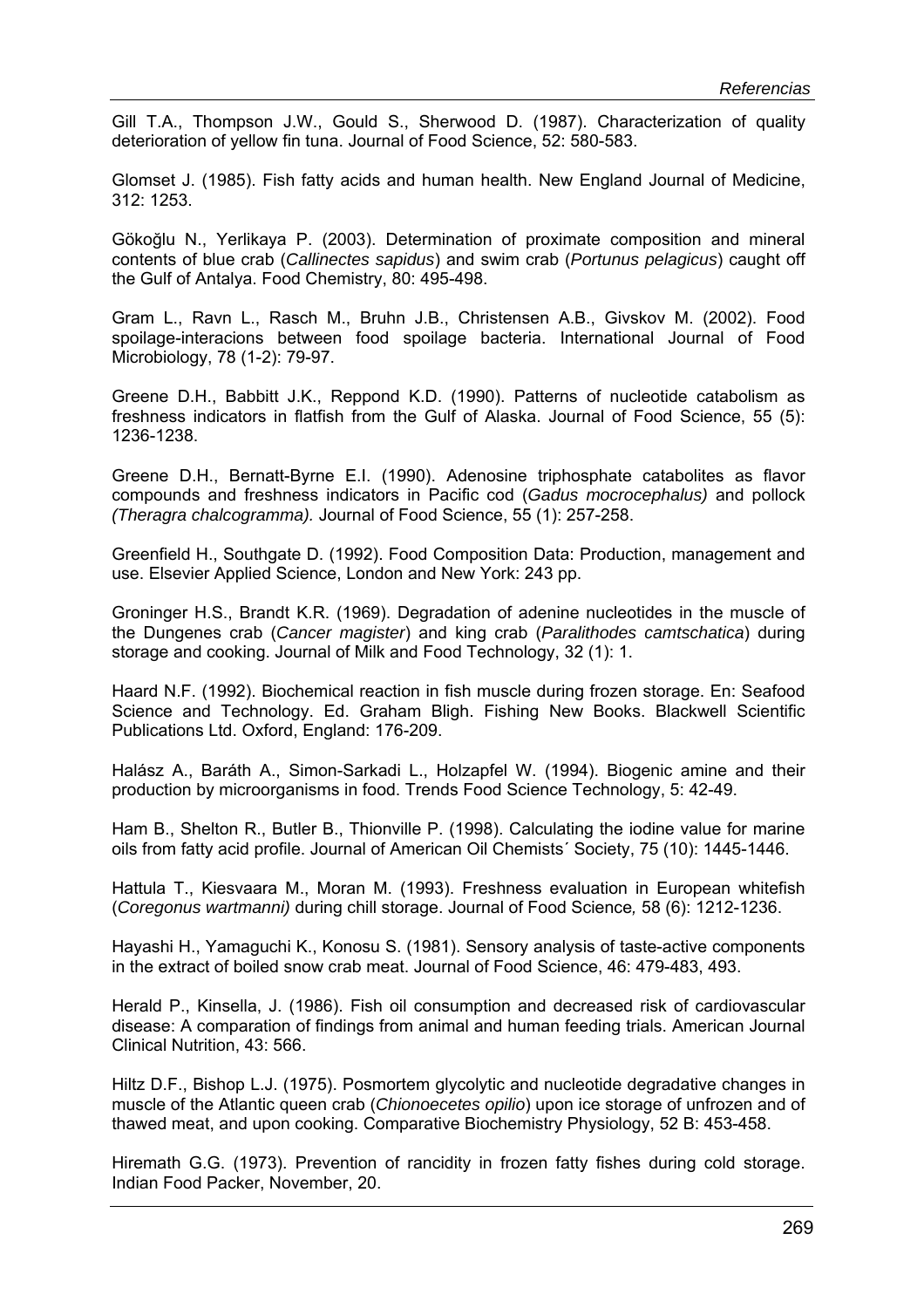Holden M.J., Raitt D.F.S. (1975). Manual de Ciencia Perquera. Parte 2- Métodos para Investigar los recursos y su aplicación. FAO, Roma, Italia, 255 pp.

Hollingworth T.A. Wekell M.M., Sullivan J.J., Torkelson J.D., Throm H.R. (1990). Chemical indicators of decomposition for raw surimi and flaked artificial crab. Journal of Food Science, 55 (2): 349-352.

Howgate P. (2005). Kinetics of degradation of adenosine triphosphate in chill-stored rainbow trout (*Oncorhynchus mykiss*). International Journal of Food Science and Technology, 40: 579-588.

Hozbor M.C., Saiz A.I., Yeannes M.I., Fritz R. (2006). Microbiological changes and its correlation with quality índices during aerobic iced storage of sea salmon (*Pseupercis semifasciata*). LWT-Food Science and Technology, 39: 99-104.

Huss H.H. (1988). El pescado fresco: su calidad y cambios de calidad. Colección FAO: Pesca, N° 29, Roma, Italia, 132 pp.

Huss H.H. (1993). Assurance of seafood quality. Technological Laboratory, Ministry of Fisheries Technical University, Bulding 221, DK-2800 Lyngby, Denmark, 169 pp.

Huss H.H. (1995). Quality and quality changes in fresh fish. En: H.H. Huss. Ed. FAO Fisheries Technical Paper N° 348, Rome, Italy, 195 pp.

Huss H.H., Dalsgaard D., Hansen L., Pedersen A., Zittan L. (1974). The influence of hygiene in catch handling on the storage life of iced cod and plaice. Journal of Food Technology, 9: 213.

Hwang D.F., Chang S.H., Shiua C.Y., Cheng C.C. (1995). Biogenic amines in the flesh of sailfish (*Isiophorus platypterus)* responsible for scombroid poisoning. Journal of Food Science, 60 (5): 926-928.

IARC. (International Agency for Research on Cancer). (2004). Monographs on the evaluation of carcinogenic risks to human, volume 88 (2006): Formaldehyde, 2 butoxyethenol and 1-tert-butoxypropan-2-ol. International Agency for Research on Cancer, Lyon, France.

http://monographs.iarcfr/ENG/Monographs/Vol88/index.php. Último acceso: 12/5/2012.

Ienistea C. (1973). Significance and detection of histamine in food. En: The microbiological safety of food. Eds. B.C. Hobbs, & J.H.B. Christian. Academy Press, London, England: 327-343.

IRAM. (Instituto Argentino de Normalización y Certificación). (1977). Productos de la industria pesquera. Método de determinación de nitrógeno básico volatile por la técnica de Antonacopoulus. Norma N° 15025, parte I, 10 pp.

IUPAC. (International Union of Pure Applied Chemistry). (1992). Standard methods for the analysis of oils, fats and derivates. 7th Revised and Enlarged Edition. Blackwell Scientific Publications.

Iwamoto M., Yamanaka H., Watabe S., Hashimoto K. (1987). Effect of storage temperature on rigor-martis and ATP degradation in plaice *Paralichthys olivaceus* muscle. Journal of Food Science, 52 (6): 1514-1517.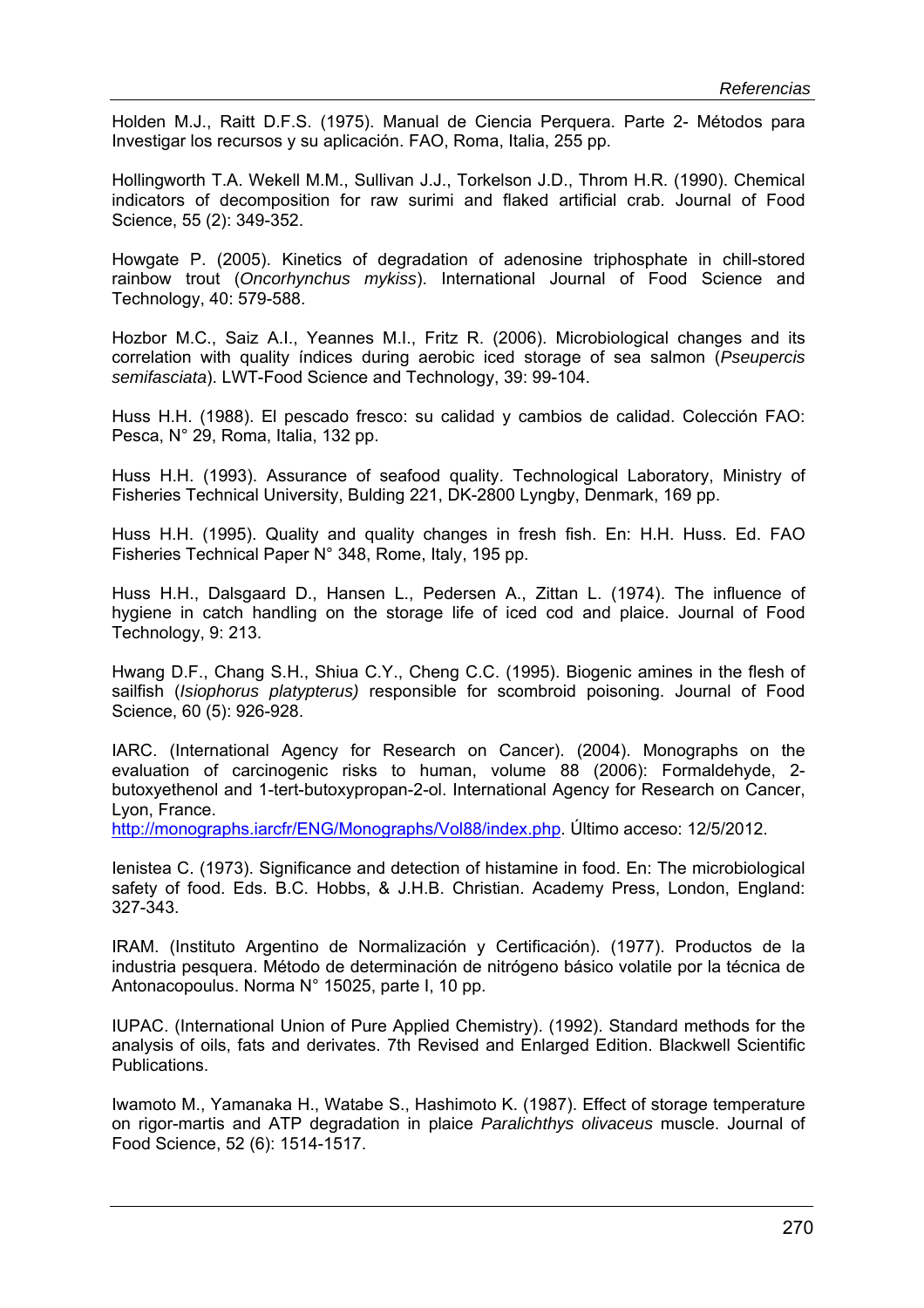Jerret A.R., Law R.A., Holland A.J., Cleaver S.E., Ford S.C. (2000). Optimum postmortem chilled storage temperature for summer and winter acclimated, rested, chinook salmon *(Oncorhynchus tshawytscha)* white muscle. Journal of Food Science, 65 (5): 750-755.

Jones N.R., Murray J. (1964). Rapid measures of nucleotide dephosphorylation in iced fish muscle: their value as índices of freshness and inosine 5´-monophosphate concentration. Journal of Food Science, 45: 1318-1320, 1326.

Kabelová I., Dvořáková M., Čížková H., Dostálek P., Melzoch K. (2008). Determination of free amino acids in beers: A comparison of Czech and foreign brands. Journal of Food Composition and Analysis, 21: 736-741.

Karube I., Matsuka H., Suzuki S., Watanabe E., Toyama K. (1984). Determination of fish freshness with an enzyme sensor system. Journal of Agriculture and Food Chemistry, 32: 314-319.

Karube I., Sode K. (1988). Enzyme and microbial sensor. En: Analytical Uses of Inmobilized Biological Compounds for Detection Medical and Industrial Uses, Guilbault, Manscini, Eds. Reidel Publishing, Boston, United Satates: 115-130.

Kassemsarn B.O., Perez B.S., Murray J., Jones N.R. (1963). Nucleotide degradation in the muscle of iced haddock, lemon sole and plaice. Journal of Food Science, 28: 28-37.

Kato H., Rhue M.R., Nishimura T. (1989). Role of amino acids and peptides in food taste. En: Flavor chemistry trends and developments. Eds R. Tiranishi, R.G. Buttery, & F. Shahidi, American Chemical Society, Washington, DC, United States: 158-174.

Kawai M., Okiyama A., Ueda Y. (2002). Taste enhancements between various amino acids and IMP. Chemical Sense, 27: 739-745.

Ke P.J., Ackman R.G., Linke B.A., Nash D.M. (1977). Differential lipid oxidation in various parts of frozen mackerel. Journal of Food Technology, 12: 37.

Ke P.J., Smith-Lall B., Helbig N., Yang C.K. (1990). Evaluation and improvement of the quality of flesh Atlantic queen crab (*Chinoecetes opilio*). Lebensmittel Wissenschaft und Technologie, 23 (1): 41 - 44.

Kelleher S.D., Buck E.M., Hultin H.O.; Parkin K., Licciardello J.J., Damon R.A. (1981). Chemical and physical changes in red hake blocks during storage. Journal of Food Science*,* 47: 65-70.

Khayat A., Schwall D. (1983). Lipid oxidation in seafood. Food Technology, July: 130-140.

Kramer D., Herter H., Storner A. (2009). Handling of fresh crabs and crabmeat. Alaska Sea Grant, Marine Advisory Program ASG-48. seagrant.uaf.edu/bookstore/pubs/ASG-48.html

Krishnamoorthy R.V., Venkataramiah A., Lakshmi G.J., Biesiot P. (1979). Effects of cooking and frozen storage on the cholesterol content of selected shellfish. Journal of Food Science, 44 (1): 314-315.

Krzeczkowski R.A., Stone F.E. (1974). Amino acid, fatty acid and proximate composition of snow crab (*Chionoecetes bairdi*). Journal of Food Science*,* 39 (2): 386-388.

Krzeczkowski R.A., Tenney R.D., Kelly C. (1971). Alaska king crab: fatty acid composition, carotenoid index and proximate composition. Journal of Food Science*,* 36 (4): 604-606.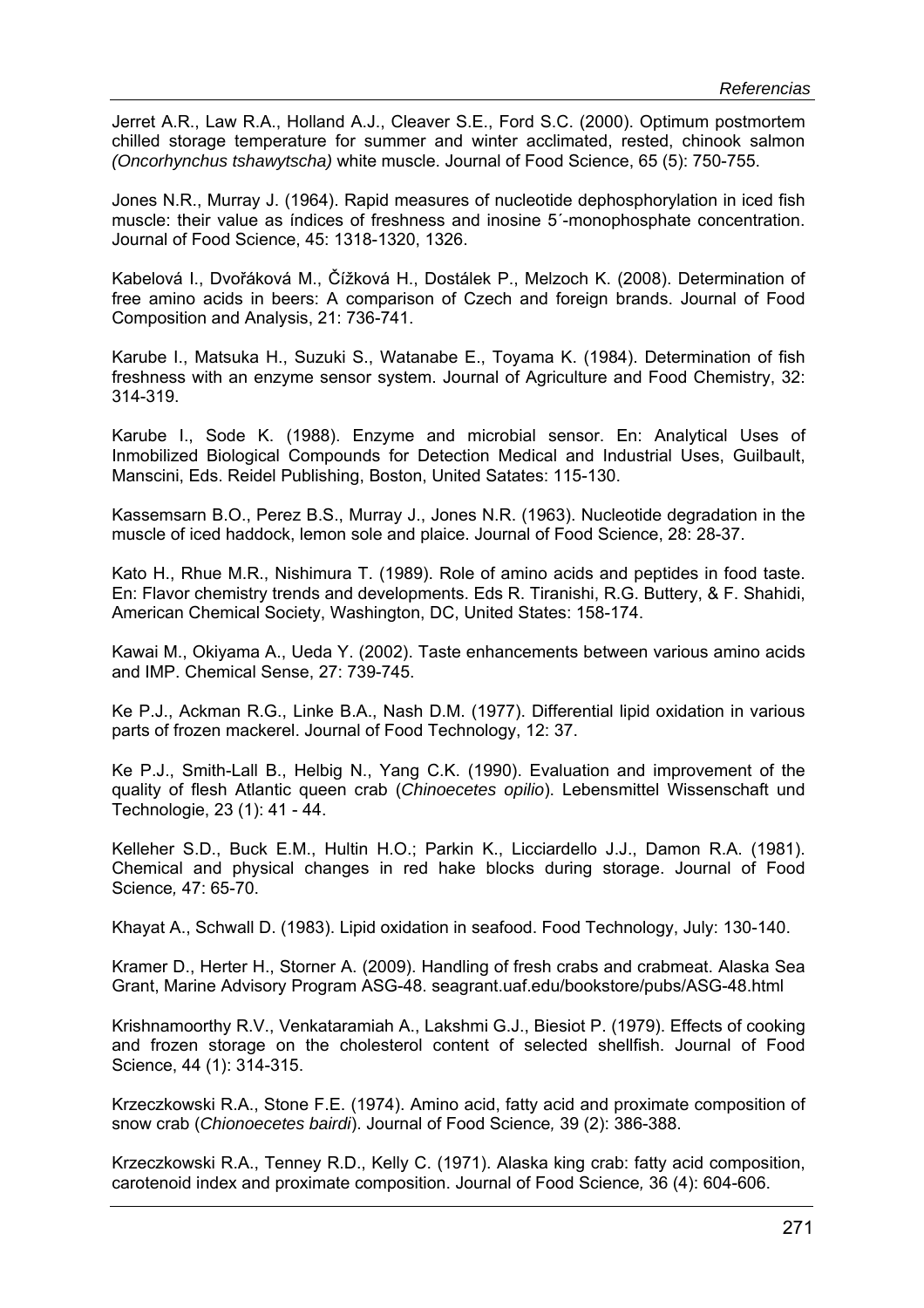Krzynowek J., Wiggin K., Donahue P. (1982). Cholesterol and fatty acid content in three species of crab found in the Northwest Atlantic. Journal of Food Science, 47 (3): 1025- 1026.

Kuda T., Fujita M., Goto H., Yano T. (2008). Effects of retort conditions on ATP-related compounds in pouched fish muscle. LWT-Food Science and Technology, 41: 469-473.

Küçükgülmez A., Çelik M.,¸Yanar Y., Ersoy B., Çikrikçi M. (2006). Proximate composition and mineral contents of the blue crab (*Callinectes sapidus*) breast meat, claw meat and hepatopancreas. International Journal of Food Science and Technology, 41: 1023-1026.

Kurihara K., Kashiwayanagi M. (2000). Physiological studies in umami taste. Journal of Food Nutrition, 130: 931S-934S.

Kyrana V.R., Lougovois V.P., Valsamis D.S. (1997). Assessment of shelf-life of maricultured gilthead sea beam (*Sparus aurata*) stored in ice. International Journal of Food Science and Technology, 32: 339-347.

Latyshev N.A., Kasynov S.P., Kharlamenko V.I., Svetashev V.I. (2009). Lipids and of fatty acids of edible crabs of the north-western Pacific. Food Chemistry, 116: 657-661.

Lauer B.H., Murray M.C., Anderson W.E., Guptill E.B. (1974). Atlantic queen crab (*Chionoecetes opilio*), jonah crab (*Cancer borealis*), and red crab (*Geryon quinquedens*). Proximate composition of crabmeat from edible tissues and concentrations of some major mineral constituents in the ash. Journal of Food Science, 39: 383-385.

Lee E., Meyers S.P., Godber J.S. (1993). Minced meat crabcake from blue crab processing by-products-development and sensory evaluation. Journal of Food Science, 58 (1): 99-103.

Lehane L., Olley J. (2000). Histamine fish poisoning revisited. International Journal of Food Microbiology, 58: 1-37.

Leuschner R.G., Kurthara M., Hammes W.P. (1999). Formation of biogenic amines by proteolytic enteroccoci during cheese ripening. Journal of Science and Food Agriculture, 79: 1141-1144.

Li X., Staszewski L., Xu H., Durick K., Zoller M., Adler E. (2002). Human receptor for sweet and umami taste. Proceedings of the National Academy of Science of the United States, 99: 4692-4696.

Lin C.C., Lin S.Y., Hwang L.S. (1995). Microencapsulation of squid oil with hydrophilic macromolecules for oxidative and thermal stabilization. Journal of Food Science, 60 (1): 36- 39.

Lobben J.C., Lee J.S. (1968). Roles of microorganisms in the deterioration of rockfish. Applied Microbiology, 16: 1320-1325.

Lombard J.H., de Lange D.J. (1965). The chemical determination of tryptophan in foods and mixed diet. Analitycal Biochemistry, 10 (2): 260–265.

Lopez A., Williams H.L., Ward D.R. (1981). Essencial elements in raw, boiled, stemed and pasteurized crab meat. Journal of Food Science, 46: 1128-1131.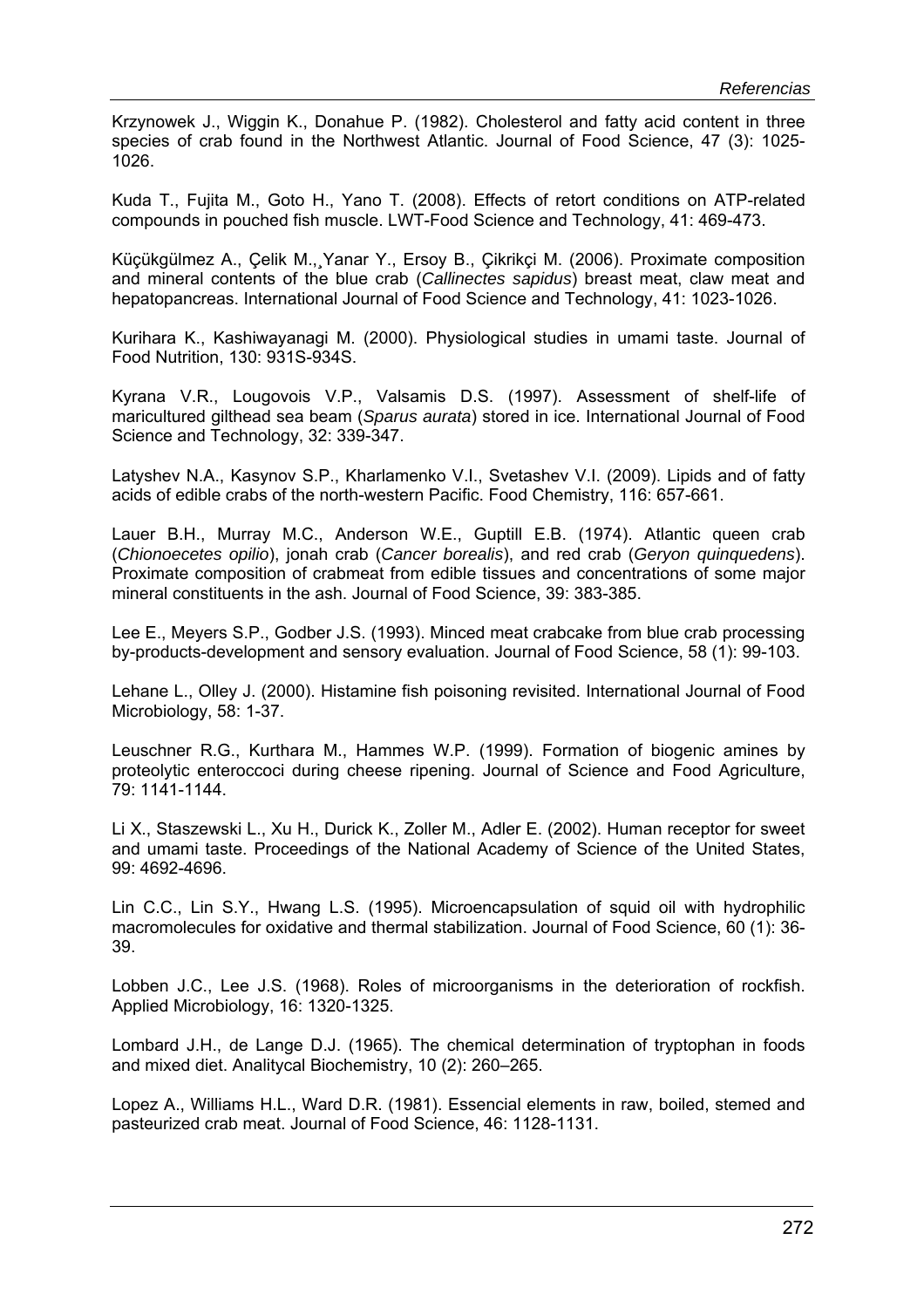Lovrich G.A. (2000). Actualización de las pautas de manejo para la pesquería mixta de centolla y centollón del canal Beagle, Argentina. Contribución Científica Centro Austral de Investigaciones Científicas (CADIC), Ushuaia, Tierra del Fuego, Argentina, 35: 1-11.

Lovrich G.A. (1997). La pesquería mixta de centollas *Lithodes santolla* y *Paralomis granulosa* (Anomura: Lithodidae) en Tierra del Fuego, Argentina. Investigaciones Marinas. Valparaiso, Chile 25: 41-47.

Lovrich G.A., Calcagno J.A., Smith B.D. (2003). The barnacle *Notobalanus flosculus* as an indicator of the intermolt period of the male lithodid crab *Paralomis granulosa.* Marine Biology, 1: 143-146.

Lovrich G., Vinuesa J.H. (1993). Reproductive biology of the false southern king crab (*Paralomis granulosa,* Lithodidae) in the Beagle Channel, Argentina. Fishery Bulletin, 91: 664-675.

Lovrich G., Vinuesa J.H. (1995). Reproductive potential of the lithodids *Lithodes santolla* y *Paralomis granulosa* (Anomura, Decapoda) in the Beagle Channel, Argentina. Scientia Marina, 63: 355-360.

Luog J.H.T., Male K.B. (1992). Development of a new biosensor system for the determination of the hypoxantine ratio, an indicator of fish freshness. Enzyme and Microbial Technology, 14: 125-130.

Luong J.H.T., Male K.B., Masson C., Nguyen A.I. (1992). Hypoxanthine ratio determination in fish extract using capillary electrophoresis and immobilized enzymes. Journal of Food Science, 57: 77-81.

Lupín H.M. (1980). Tecnología de elaboración de productos pesqueros. Ed. Publitec S.A. Buenos Aires, Argentina, 164 pp.

Mackie, I.M., Pirie L., Ritchie A.H., Yamanaka H. (1997). The formation of non-volatile amines in relation to concentrations of free basic amino acids during postmortem storage of the muscle of scallop (*Pecten maximus*), herring (*Cuplea harengus*) and mackerel (*Scomber scombrus*). Food Chemistry, 60 (3): 291-295.

Madhavi D.L., Deshpande S.S., Salunkhe D.K. (1996). Food Antioxidants. Marcel Dekker Inc., New York, United States.

Makie I.M., Thomson, B.W. (1974). Decomposition of trimethylamine oxide during iced and frozen-storage of whole and comminuted tissue of fish. Proceedings IV Congress Food Science and Technology, 1: 243-250.

Malle P., Poumeyrol M. (1989). A new chemical criterion for the quality control of fish: trymethylamine/total volatile basic nitrogen (%). Journal of Food Protection*,* 52: 419-423.

Marks H.S., Anderson C.R. (2005). Determination of putrescine and cadaverine in seafood finfish and shellfish by liquid chromatography using pyrene excimer fluorescence.Journal of Chromatography A, 1094: 60-69.

Marques A., Teixera B., Barrento S., Anacleto P., Carvalho M.L., Nunes, M.L. (2010). Chemical composition of Atlantic spider crab *Maja brachydactyla*: Human health implications. Journal of Food Composition and Analysis, 23: 230-237.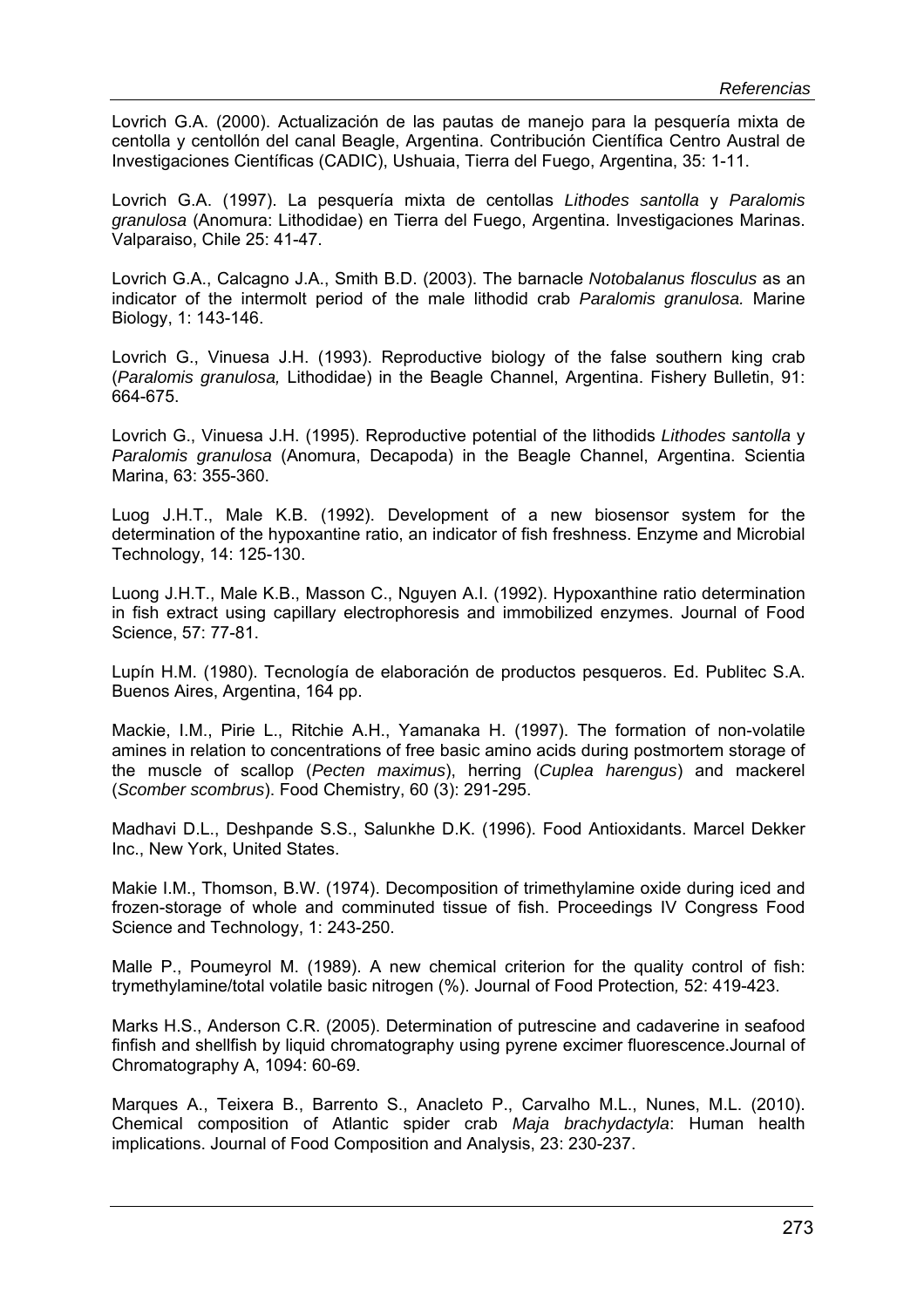Márquez-Ruiz G., Jorge N., Martín-Polvillo M., Dobarganes M.C. (1996). Rapid quantitative determination of polar compounds in fats and oils by solid phase extraction and sizeexclusion chromatography using monostearin as internal standard. Journal of Chromatography, 479: 55-60.

Márquez-Ruiz G., Velazco J., Dobargenes C. (2000). Evaluation of oxidation in dried microencapsulated fish oil by a combination of adsorption and size exclusion chromatography. European Food Research Technology, 211: 13-18.

Massa A.E., Palacios D.L., Paredi M.E., Crupkin, M. (2005). Postmortem changes in quality indices of ice-stored flounder (*Paralichthys patagonicus*). Journal of Food Biochemistry, 29: 570-590.

Matsumoto J.J. (1979). Denaturation of fish muscle proteins during frozen storage. En: Proteins at low temperatures. Ed. O. Fenema. Advances in Chemistry Series N° 180. American Chemical Society. Washington, DC, United States, 205 pp.

Matsumoto J.J. (1980). Chemical deterioration of muscle proteins during frozen storage. En: Chemical Deterioration of Proteins. Eds. J.R. Whitaker, & M. Fujimaki. Advances in Chemistry Series N° 123. American Chemical Society. Washington, DC, United States: 95.

Matsumoto M., Yamanaka H. (1990a). Changes in contents of glycolytic metabolites and free aminoacids in the muscle of kuruma prawn during storage. Nippon Suisan Gakkaishi, 56 (9): 1515-1520.

Matsumoto M., Yamanaka, H. (1990b). Post-mortem biochemical changes in the muscle of kuruma prawn during storage and evaluation of the freshness. Nippon Suisan Gakkaishi, 56 (7): 1145-1149.

Matsumoto M., Yamanaka H., Atea K. (1991). Effect of "Arai" treatments on the biochemical changes in the kuruma prawn muscle. Nippon Suisan Gakkaishi, 57 (7): 1383-1387.

Maulvault A.L., Anacleto P., Lourenço H.M., Carvalho M.L., Nines M.L., Marques A. (2012). Nutricional quality and safety of cooked edible crab (*Cancer pagurus*). Food Chemistry, 133: 277-283.

Mazorra-Manzano M.A., Pacheco-Aguilar R., Díaz-Rojas E.I., Lugo-Sánchez M.E. (2000). Postmortem changes in black skipjack muscle during storage in ice. Journal of Food Science, 65 (5): 774-779.

Merrill A.L., Watt B.K. (1955). Energy values of foods, basis and derivation. Agriculture Handbook Nº 74. Washington, DC, United States.

Mietz J.L., Karmas E. (1977). Chemical quality index of canned tuna as determined by High-Pressure Liquid Chromatography. Journal of Food Science, 42: 155- 158.

Mills A. (1975). Measuring changes that occur during frozen storage of fish: a review. Journal of Food Technology, 10: 483-496.

Moreno V.J., Aizpún J.E., Malaspina A.M. (1976). Segundo, tercero y cuarto informe del estudio de la centolla y centollón de Tierra del Fuego. Convenio proyecto FAO e Instituto Biología Marina, Argentina, 24 pp.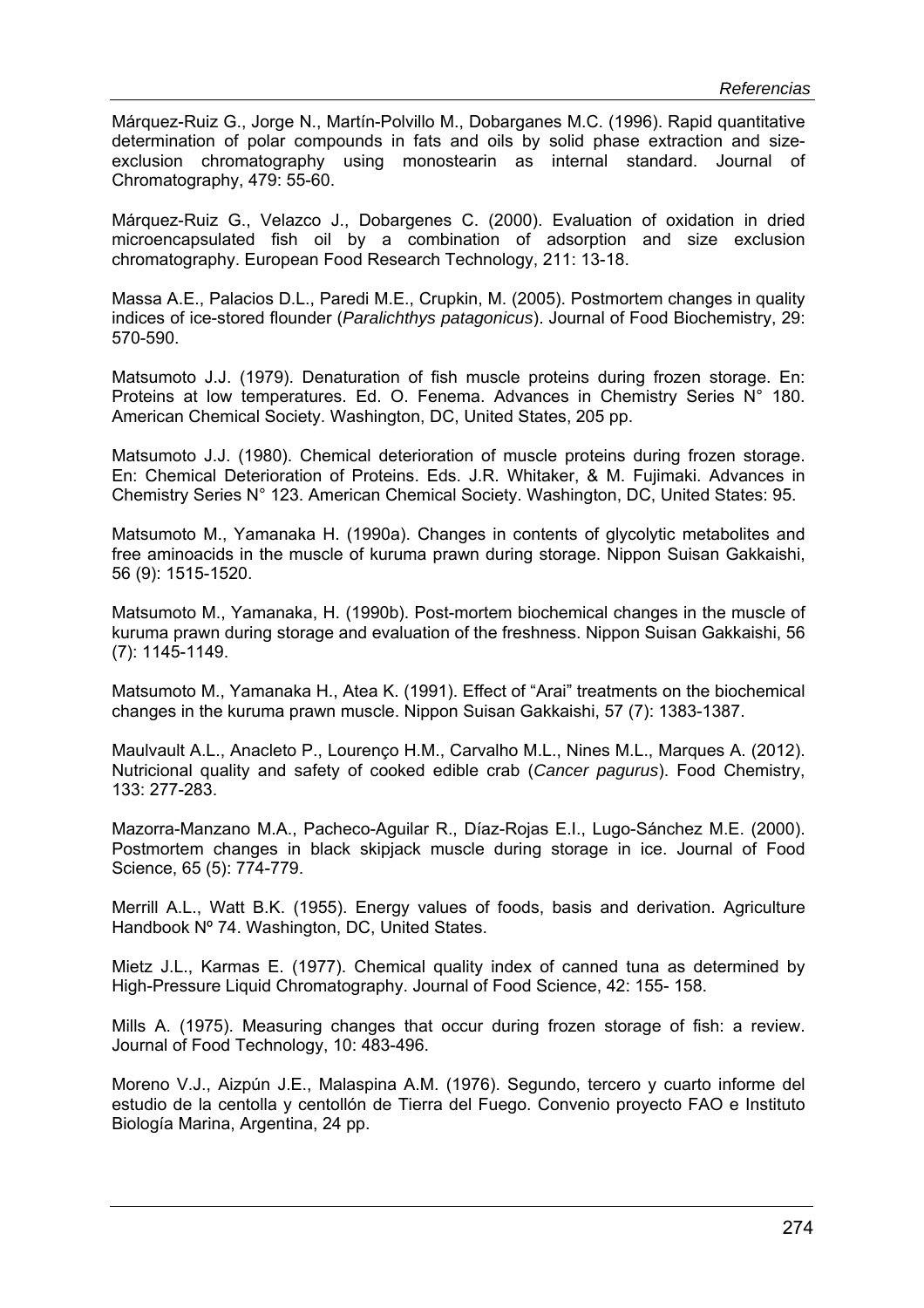Morrison W.R., Smith, L.M. (1964). Preparation of fatty acid methyl esters and dimethylacetals from lipid with boron fluoride-methanol. Journal of Lipid Research, 5: 600- 608.

Multilingual illustrated dictionary of aquatic animals and plants. (1993). Commission of the European Communities. Ed. Fishing News Books, Blackwell Scientific Publications Ltd., Oxford, England, 518 pp.

Murata M., Sakaguchi M. (1986). Storage Yellowtail (*Seriola quinqueradiata)* White and dark muscles in ice: changes in content of adenine nucleotides and related compounds. Journal of Food Science, 51 (2): 321-326.

Musaiger A.O., Al-Rumaidh M.J. (2005). Proximate and mineral composition of crab meat consumed in Bahrain. International Journal of Food Sciences and Nutrition, 56 (4): 231- 235.

Naczk M., Williams J., Brennan K., Liyanapathirana C., Shahidi, F. (2004). Compositional characteristics of green crab (*Carcinus maenas*). Food Chemistry, 88: 429-434.

Neal M.J. (2007). Farmacología médica en esquemas. (5<sup>ta</sup> ed). Ed. CTM Servicios Bilbiográficos S.A., Buenos Aires, Argentina, 103 pp.

Nilsang S., Lertsiri S., Suphantharitka M., Assavaing A. (2005).Optimization of enzymatic hydrolysis of fish soluble concentrate by commercial proteases. Journal of Food Enginering, 70: 571-578.

Nogodawithana T. (1995). Savoir Flavors. Esteebay Publisher, Milwaukee. http://courses.che.umn.edu/98fscn5562-1F/flavor\_potentation.htm. Último acceso: 5/7/2011.

Noordiana N., Fatimah A.B., Farhana Y.C.B. (2011). Formaldehyde content and quality characteristics as selected fish and seafood from wet markets. International Food Research Journal, 18: 125-136.

Nordic Committee on Food Analysis. (1964). Determination of formaldehyde in foods. Nordisk Metodik Komite for Levnesdsmidler, DC 547.281.1, Nº 54, 6 pp.

Nout M.J.R. (1994). Fermented foods and food safety. Food Research International, 27: 291-298.

Ohashi E., Okamoto M., Ozawa A., Fujita T. (1991). Characterization of aommon squid using several freshness indicators. Journal of Food Science, 56 (1):161-163, 174.

Ólafsdóttir G., Martinsdóttir E., Oehlenschläger J., Dalgaard P., Jensen B., Undeland I., Mackie I.M., Henehan G., Nielsen J., Nilsen H. (1997). Methods to evaluate fish freshness in research and industry. Trends in Food Science and Technology, 8: 258-265.

Omotoso O.T. (2005). Chemical composition and nutritive significance of the land crab *Cardisoma armatum* Decapoda. African Journal of Applied Zoology and Environmental Biology, 7: 68-72.

Önal A. (2007). A review: Current analytical methods for the determination of biogenic amines in foods. Food Chemistry, 103: 1475-1486.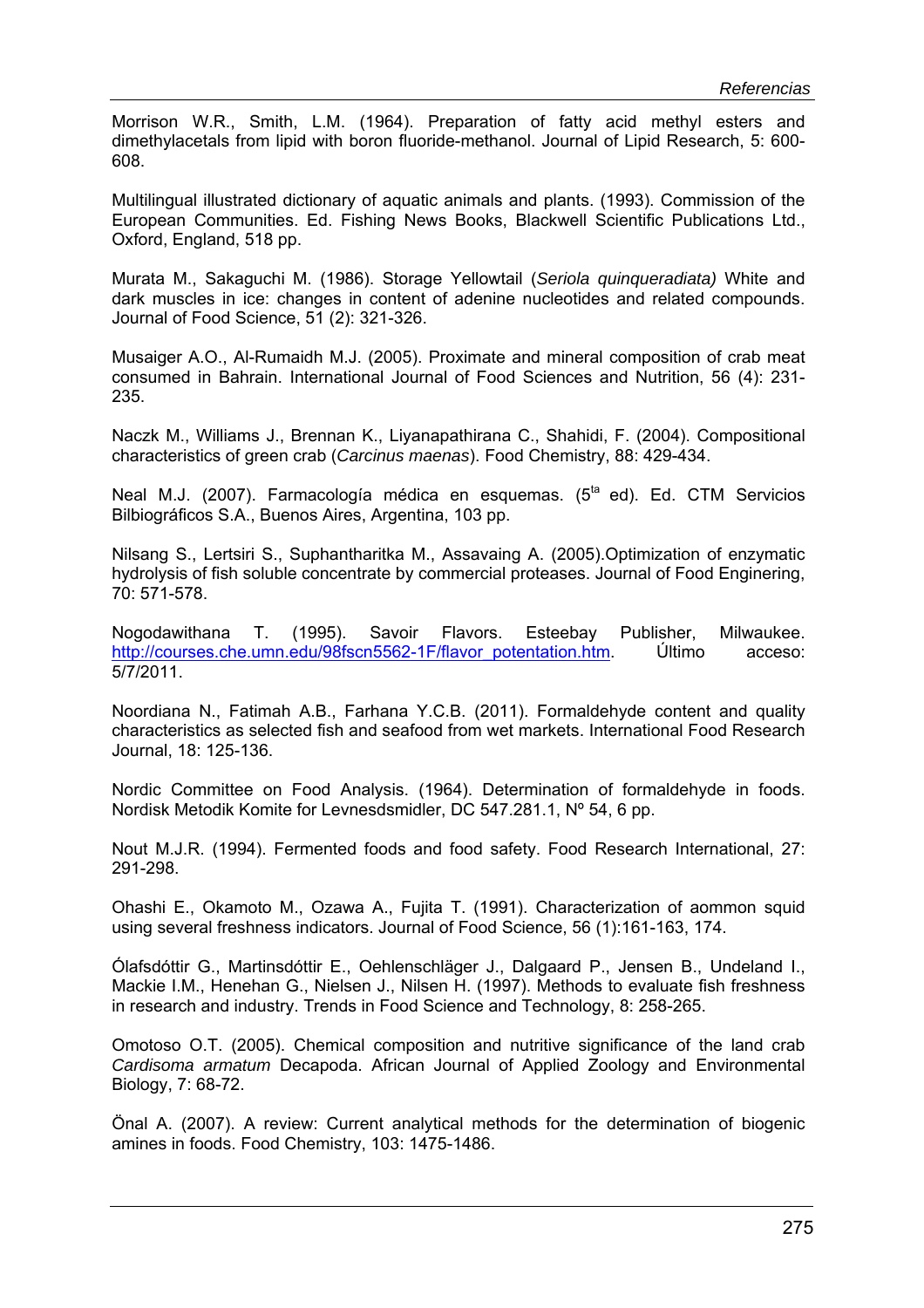Özogul F., Özogul Y. (2006). Biogenic amine content and biogenic amine quality indices of sardines (*Sardina pilchardus*) stored in modified atmosphere packaging and vacuum packaging. Food Chemistry, 99: 574-578.

Özogul F., Özogul Y., Kuley E. (2008). Nucleotide degradation and biogenic amine formation of wild white grouper (*Epinephelus aeneus*) stored in ice and chill temperature (4 °C). Food Chemistry, 108: 933-941.

Özogul F., Polat A., Özogul Y. (2004). The effects of modified atmosphere packaging and vacuum packaging on chemical, sensory and microbiological changes of sardines (*Sardina pilchardus*). Food Chemistry, 85: 49-57.

Özogul F., Taylor K.D.A., Quantick P., Özogul Y. (2000). Chemical, microbiological and sensory evaluation of Atlantic herring (*Cuplea harengus*) stored in ice, modified atmosphere and vacuum pack. Food Chemistry, 71: 267-273.

Özogul Y., Özogul F., Gökbulut C. (2006a). Quality assessment of wild European eel (*Anguilla anguilla)* stored in ice. Food Chemistry*,* 95: 458-465.

Özogul Y., Özogul F., Kuley E., Özkukut A.S., Gökbulut, C., Köse, S. (2006b). Biochemical, sensory and microbiological attributes of wild turbot (*Scophthalmus maximus*), from the Black Sea, during chilled storage. Food Chemistry, 99: 752-758.

Özogul Y., Özyurt G., Özogul F., Kuley E., Polat A. (2005). Freshness assessment of European eel (*Anguilla anguilla*) by sensory, chemical and microbiological methods. Food Chemistry, 92: 745-751.

Özyurt G., Kuley E., Özkütük S., Özogul F. (2009). Sensory, microbiological and chemical assessment of the freshness of red mullet (*Mullus barbatus*) and goldband goatfish (*Upeneus moluccensis*) during storage in ice. Food Chemistry, 114: 505-510.

Pacheco-Aguilar R., Lugo-Sánchez M.E., Robles-Burgueño M.R. (2000). Postmortem biochemical and funtional characteristic of Monterrey sardine muscle stored at 0 ºC. Journal of Food Science, 65 (1): 40-47.

Padley F.B., Gunstone F.D., Harwood J.L. (1994). Occurence and Characteristics of oils and fats. Marine oils: fish and whale oils. En: F.D. Gunstone, J.L. Harwood, F.B. Padley. The Lipid Handbook. Eds. Chapman & Hall, London, England: 167-183.

Parente E., Matuscelli M., Gadrini F., Grieco S., Crudele M.A., Suzzi G. (2001). Evolution of microbial populations and biogenic amines production in dry sausages produced in southern Italy. Journal of Applied Microbiology, 90: 882-891.

Parkin K.L., Brown W.D. (1983). Modified atmosphere storage of Dungeness crab (*Cancer magister*). Journal of Food Science, 48: 370-374.

Parkin K.L., Hultin H.O. (1982). Some factors influencing the production of dimethylamine and formaldehyde in minced and intact red hake muscle. Journal of Food Processing and Preservation, 6: 73-97.

Pascual-Anderson M.R. (2000). Microbiología alimentaria. Metodología para alimentos y bebidas. (2<sup>a</sup> ed). Ed. Díaz de los Santos S.A., Madrid, España, 350 pp.

Pérez-Villarreal B., Howgate P. (1987). Spoilage of European hake (*Merluccius merluccius*) in ice. Journal Science of Food and Agriculture, 41: 335.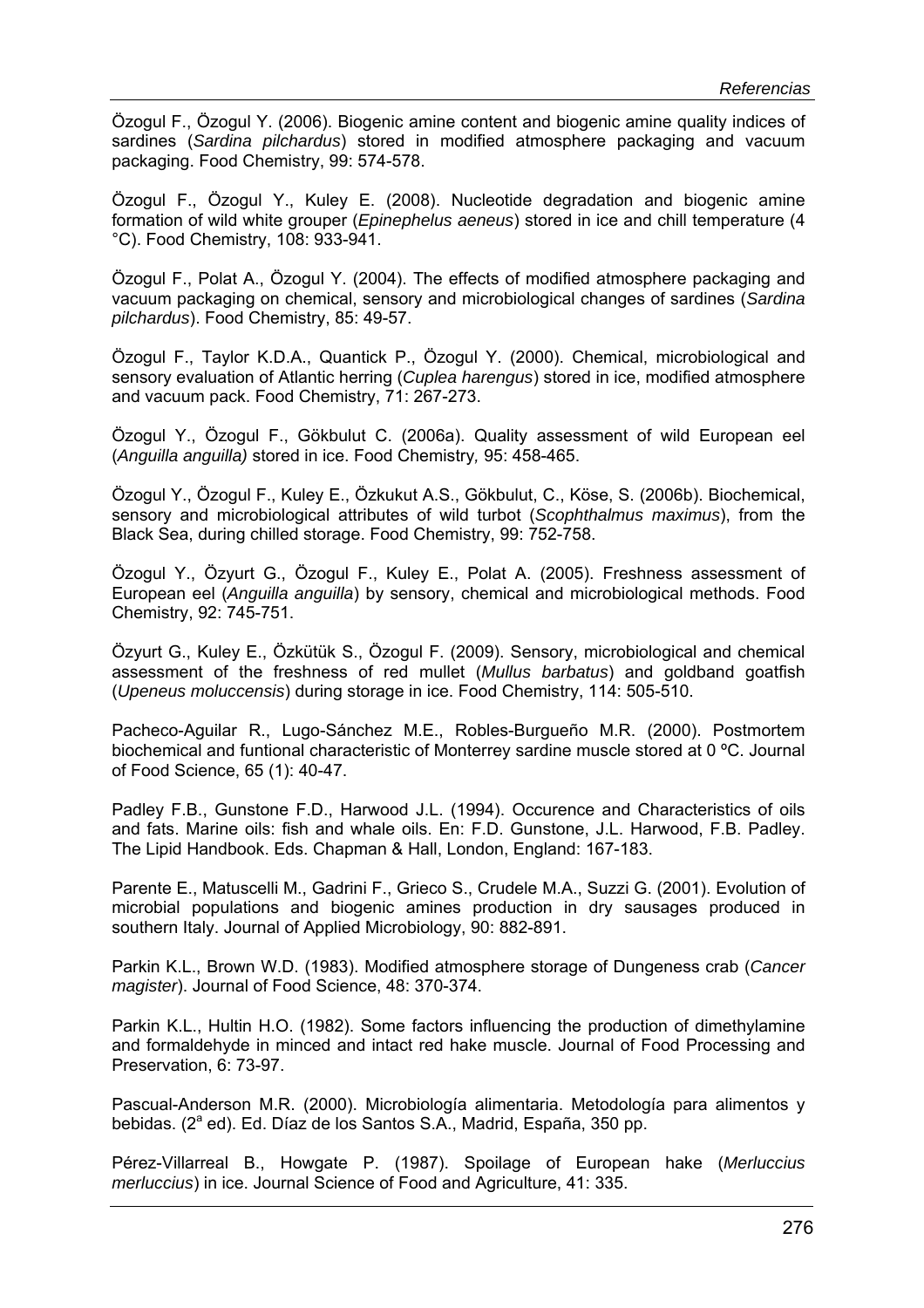Pérez-Villareal B., Pozo R. (1990). Chemical composition and ice spoilage of albacore (*Thunnus alalunga).* Journal of Food Science, 55 (3): 678-682.

Petriella A.M. (1984). Estudio del ciclo de la muda del camarón *Artemesia longinaris* Bate (Decapoda, Penaeidae). I.Setogénesis. Physis, A 42 (103): 93-100.

Pons Sánchez-Cascado. (2005). Estudio de alternativas para la evaluación de la frescura y la calidad del boquerón (Engraulis encrasicholus) y sus derivados. Tesis doctoral. Barcelona, España, 271 pp.

Portela M.L.P.M. (2003). Vitaminas y minerales en nutrición. Ed. La Prensa Médica. Buenos Aires, Argentina, 147 pp.

Portela M.L.P.M. (2006). Energía y macronutrientes en la nutrición del siglo XXI. Ed. La Prensa Médica. Buenos Aires, Argentina, 433 pp.

Porter R.W. (1968). The acid-soluble nucleotides in king crab muscle. Journal of Food Science, 33 (3): 311-314.

Rawles D.D., Flick G.J., Martin R.E. (1996). Biogenic amines in fish and shellfish. Advances in Food and Nutrition Research, 39: 329-365.

Rehbein H. (1987). Determination of the formaldehyde content in fish products. Zeitschrift für Lebensmittel Untersuchung und Forschung, 185: 292-298.

Renon P., Malandra R., Biondi P. A. (1993). Produzione di formaldeide in crostacei congelati, preventivamente tratati con SO<sub>2</sub>. Industrie Alimentari, XXXII: 254-258.

Risso S.J. (2004). Estudio de la composición de la carne de centolla *(Lithodes santolla)*  durante el año en Comodoro Rivadavia. Tesis de Maestría. Comodoro Rivadavia, Argentina, 178 pp.

Rodríguez O., Barros-Velázquez J., Piñeiro C., Gallardo J.M., Aubourg S. (2006). Effects of storage in slurry ice on the microbial, chemical and sensory quality and on the shelf life of farmed turbot (*Psetta maxima*). Food Chemistry, 95: 270-278.

Ryder J.M. (1985). Determination of adenosine triphosphate and its breakdown products in fish muscle by High-Performance Liquid Chromatography. Journal of Agriculture and Food Chemistry, 33: 678-680.

Ryder J.M., Buisson D.H., Scott D.N., Fletcher G.C. (1984). Storage of New Zealand jack mackerel *(Trachurus novaezelandiae)* in ice: chemical, microbiological and sensory assessment. Journal of Food Science, 49: 1453-1456.

Saaid M., Saad B., Hashim N.H., Salhin A. (2009). Determination of biogenic amines in selected Malaysian food. Food Chemistry, 113: 1356-1362.

Saeedi-Ghomi M.H., Maldonado García R. (1982). Potencial de la flora de zonas áridas. Ciencia y Desarrollo, 47: 98-109.

SAGPyA. (Secretaría de Agricultura, Ganadería, Pesca y Alimentación). Informes Economía Pesquera. Exportaciones e Importaciones Pesqueras. Subsecretaría de Pesca y Acuicultura. Dirección de Economía Pesquera. República Argentina. http://www.minagri.gob.ar. Último acceso:13/6/2012.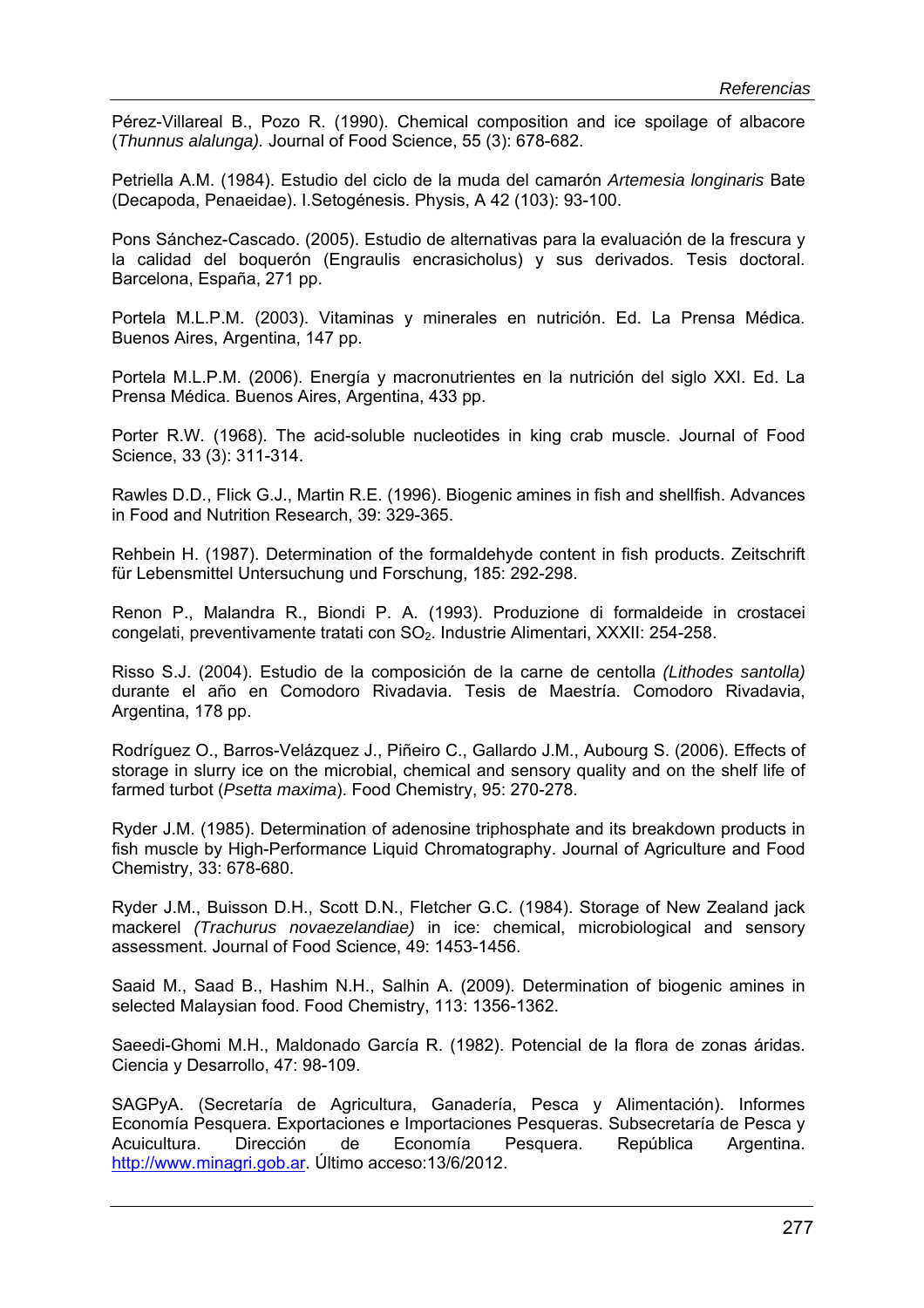Saito T., Arai K., Matsuyoshi M. (1959). A new method for estimating the freshness of fish. Bulletin of the Japanese Society of Scientific Fisheries, 24: 749-750.

Saldanha T., Mazalli M.R., Bragagnolo N. (2004). Avaliação comparativa entre dois métodos para determinaçao do colesterol em carnes e leite. Ciência e Tecnología de Alimentos, 24 (1): 1-9.

Sarnoski P.J., Keefe S.F., Jahncke M.L., Mallikarjunan P., Flick G. (2010). Analysis of crab meat volatiles possible spoilage indicators for blue crab (*Callinectes sapidus*) meat by gas chromatography-mass spectrometry. Food Chemistry, 122: 930-935.

Sasano Y., Hirata F. (1973). Studies on freezing storge of tanner crab: Relation between the quality of meat and nucleotide content. Nippon Suisan Gakkaishi, 39: 951-954.

Scelzo M.A., Fenucci J.L., Boschi E.E. (1974). Resultados preliminares sobre biología pesquera de la centolla (*Lithodes antarticus*) en el Mar Argentino (Crustacea, Anomura, Lithodidae). Comisión Asesora Regional de Pesca del Atlántico Sudoccidental (CARPAS) 6/74/SE, 1-30.

Şenöz R., Işikli N., Çoksöyler N. (2000). Biogenic amines in Turkish sausages (Sucuks). Journal of Food Science, 65 (5): 764-767.

Shahidi F. (1998). Lípidos y proteínas funcionales del pescado. En: Alimentos funcionales. Aspectos bioquímicos y de proceso. G. Mazza. Ed. Acribia, Zaragoza, España: 379-399.

Shahidi F., Chong X., Dunajski E. (1994). Freshness quality of sharp seal (*Phoca groenlandica*) meat. Journal of Agricultural and Food Chemistry, 42: 868-872.

Shalaby A.R. (1996). Significance of biogenic amines to food safety and human health. Food Research International, 29 (7): 675-690.

Shenouda S.Y.K. (1980). Theories of protein denaturation during frozen storage of fish flesh. Advances in Food Research, 26: 275-310.

Shewan J.M.; Jones N.R. (1957). Chemical changes occurring in cod muscle during chill storage and their posible use as objetive índices of quality. Journal Science of Food and Agriculture, 8: 491.

Shizunori I. (1980). Other organic components and inorganic components. En: Advances in Fish Science and Technology. Ed. Fishing News Books. Blackwell Scientific Publications Ltd. Oxford, England: 111-124.

Sikorski Z., Koustuch S. (1982). Trimethylamine N-oxide demethylase: its occurrence, properties and role in technological changes in frozen fish. Food Chemistry, 9: 213-222.

Sikorski Z., Olley J., Kostuch S. (1976). Protein changes in frozen fish. Critical Reviews in Food Science and Nutrition. Ed. CRC Press, Cleveland, Unites States, 8: 97-129.

Skidgel R., Erdös E. (2007). Autocoides: farmacoterapia de la inflamación. En: Goodman y Gilman. Las bases farmacológicas de la terapéutica. L. Brunton, J.S. Lazo, K.L. Parker. (11ma ed). Ed. McGraw-Hill Interamericana, Colombia, 629-651.

Skonberg D.I., Perkins B.L. (2002). Nutrient composition of green crab (*Carcinus maenas*) leg meat and claw meat. Food Chemistry, 77: 401-404.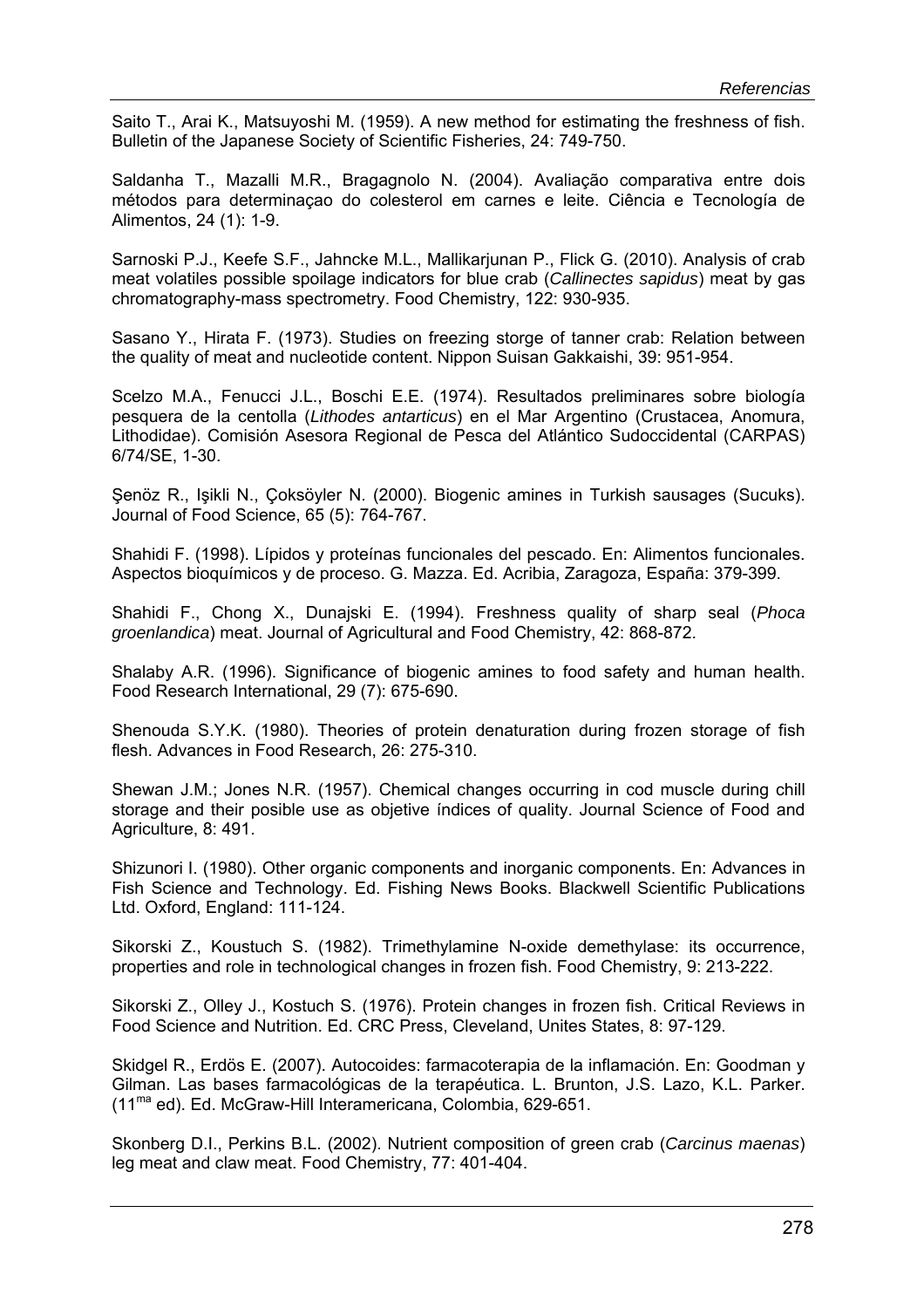Sokal R., Rohlf F. (1981). Biometry. The principles and practice of statistics in biological research. Ed. Feeman and Co., New York, United States, 831 pp.

Shono T., Toyumizu M. (1972). Changes in fatty acid constituent of lipids in food muscle during storage at low temperatura (5 °C). Decreased rate of C22:6 acid as criterion for the oxidative deterioration of lipids. Bulletin of the Japanese Society of Scientific Fisheries, 37 (9): 912.

Souci S.W., Fachman W., Kraut H. (1989). Food composition and nutrition tables 1989/1990. Wissenschaftliche Verlagsgesellschaft GmbH, Stuttgart, Germany.

Spinelli J. (1967). Degradation of nucleotides in ice-stored halibut. Journal of Food Science, 32: 38-41.

Stone F.E. (1970). Enzymatic deamination of adenosine monophosphate (AMP), adenosine and adenine by salmon, crab and scallop muscle extracts. Journal of Food Science*,* 35 (5): 565-567.

Storey R.M., Davis H.K., Owen D., More L.J. (1984). Rapid approximate estimation of volatile amines in fish. Journal of Food Technology, 19 (1): 1.

Subramanian T.A. (2007). Effect of processing on bacterial population of cuttle fish and crab and determination of bacterial spoilage and rancidity developing on frozen storage. Journal of Food Processing and Preservation, 31: 13-31.

Surette M., Gill T.A., LeBlanc P.J. (1988). Biochemical basis of postmortem nucleotide catabolism in cod (*Gadus morhua*) and its relationship to spolilage. Journal of Agriculture and Food Chemistry, 36: 19-22.

Suwetja I.K., Hori K., Miyazawa K., Ito K. (1989). Changes in content of ATP-related compounds, homarine and trigollerine in marine invertebrates during ice storage. Nippon Suisan Gakkaishi, 55: 559-566.

Taylor S.L. (1986). Histamine food poisoning: toxicology and clinical aspects. CRC Critical Reviews in Toxicology, 17 (2): 91-128.

Tejada M., Mohamed G.F., Huidobro A. (2002). Addition of sardine to hake minces and subsequent effect on dimethylamine and formadehyde formation. Journal of the Science of Food and Agriculture, 82: 351-359.

Tsuda M., Frank N., Sato S., Sugimura T. (1988). Market increase in the urinary level of Nnitrosothioproline after ingestión of cod with vegetables. Cancer Research, 48 (14): 4049- 4052.

Ulbricht T.L., Southgate D.A.T. (1991). Coronary heart disease: seven dietary factors. Lancet, 338: 985-992.

USA. (2002). Panel on Macronutrients, Panel on the Definition of Fiber, Subcommittee on Upper Reference Levels of Nutrients, Subcommittee on Interpretation and Uses Reference Intakes, and the Standing Commitittee on the Scientific Evaluation of Dietary Reference Intakes. Institute of Medicine of the National Academies. "Dietary Reference Intakes, Energy, Carbohydrate, Fiber, Fat, Fatty Acids, Cholesterol, Proteins and Amino Acids". The National Academies Press. Washington, DC, United States.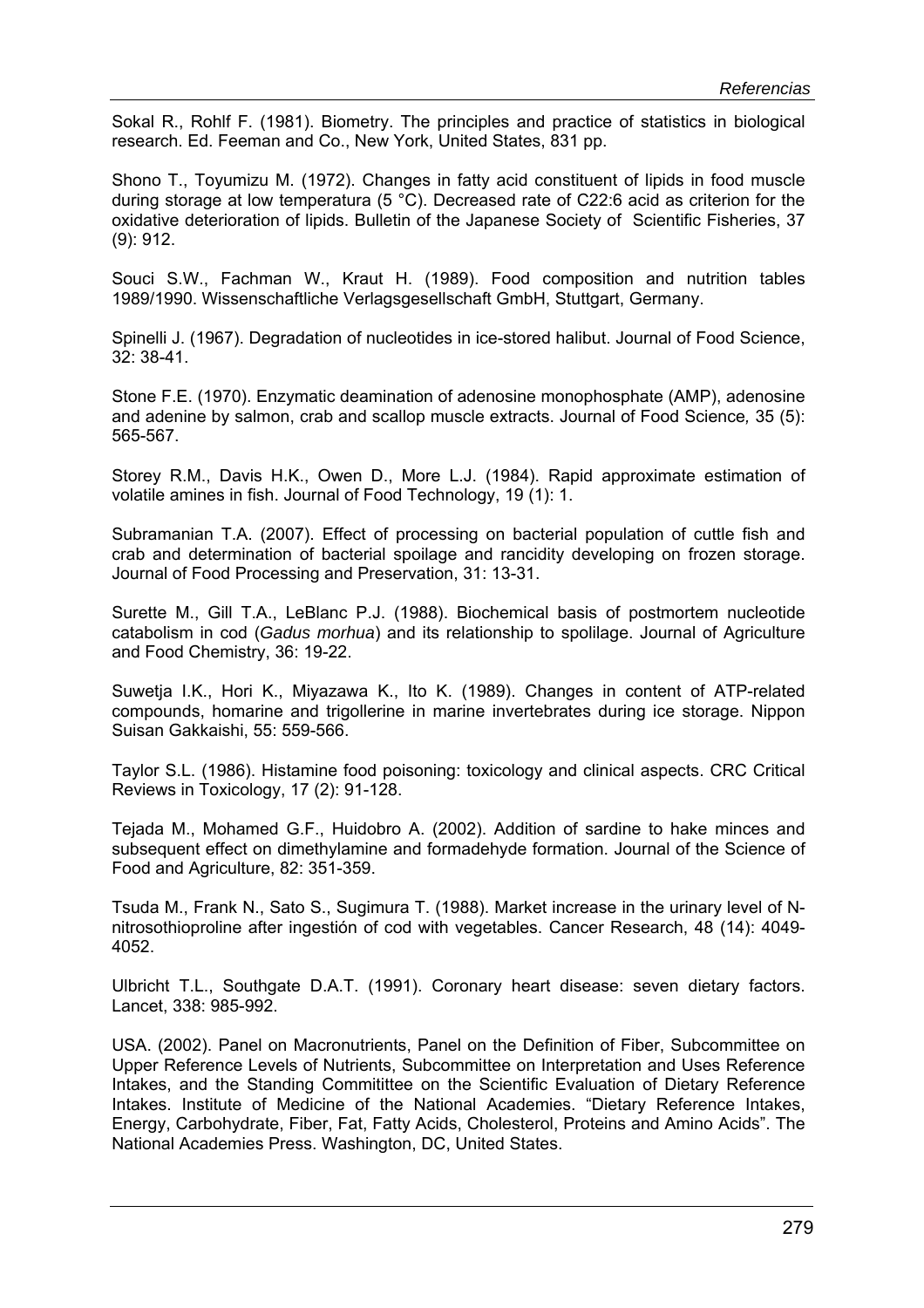USDA. (United States Departament of Agriculture Research Service). (2008). Nutrient Data Base for Standard Reference. Nutrient Data Laboratory Home Page. Available: http://www.nal.usda.gov/fnic/foodcomp. Último acceso: 3/3/2012.

Valencia M.E., Sanahuja J.C. (1969). Indices de calidad en pescados y productos de la pesca. I. Pescados enfriados. Anales de Bromatología, 21: 45.

Veneciana-Nogués M.T., Marine-Font A., Vidal-Carou M.C. (1997). Biogenic amines as hygienic quality indicators of tuna. Relationships with microbial counts, ATP-related compounds, volatile amines and organoleptic changes. Journal of Agricultural and Food Chemistry, 45: 2036-2041.

Vilasoa-Martínez M., López-Hernández J., Lage-Yusty M.A. (2007). Protein and amino acid contents in the crab, *Chionoecetes opilio.* Food Chemistry, 103: 1330-1336.

Vinuesa J.H. (1982). Biología de la reproducción y el desarrollo embrionario y larval de la centolla, *Lithodes antarticus* Jaquinot, en el canal de Beagle, Ushuaia, Tierra del Fuego. Tesis doctoral. Universidad Nacional de Buenos Aires, Argentina, 158 pp.

Vinuesa J.H. (1984). Sistema reproductor, ciclo y madurez gonadal de la centolla (*Lithodes antarticus*) del canal de Beagle. Contribución Científica Instituto Nacional de Investigaciones y Desarrollo Pesquero (INIDEP), Mar del Plata, República Argentina, 441: 28-34.

Vinuesa J.H. (1985). Differential aspects of the southern king crab (*Lithodes antarticus*) in two latitudinally separated locations. Procceding International King Crab Symposium, Anchorage, Ak: 267-279.

Vinuesa J.H. (1999). Características de los crustáceos. Apuntes. 26 mayo 1999, Centro Regional Tecnológico, Comodoro Rivadavia, Chubut, Argentina.

Vinuesa J.H. (2000). Estado de la población de centolla, *Lithodes santolla* en el área costera del golfo San Jorge durante 1999. Contribución Científica del Centro Austral de Investigaciones Científicas (CADIC), Tierra del Fuego, Argentina, 34: 16 pp.

Vinuesa J.H. (2001). Algunos aspectos biológicos de la centolla *Lithodes santolla* y su captura en el golfo San Jorge, en 2000. Contribución Científica del Centro Austral de Investigaciones Científicas (CADIC), Tierra del Fuego, Argentina, 36: 14 pp.

Vinuesa J.H., Balzi P. (2002). Reproductive Biology of *Lithodes santolla* in San Jorge Gulf, Argentina. En: Crab 2001. Lowell Wakefield Fishery Symp., Alaska Sea Grant Coll. Prog., Anchorage, Alaska.

Vinuesa J.H., Balzi P., Lovrich G.A. (1998). La centolla *(Lithodes santolla)* del golfo San Jorge. Contribución Científica Centro Austral de Investigaciones Científicas (CADIC), Tierra del Fuego, Argentina, 32: 32 pp.

Vinuesa J.H., Lombardo R.J. (1982). Observaciones sobre el crecimiento en la muda de hembras adultas de centolla *Lithodes antarticus* Jacquinot. Physis, A 40 (99): 69-74.

Vinuesa J.H., Lovrich, G.A. (1992). Biología y pesca de la centolla en el canal Beagle, Tierra del Fuego, Argentina. Recomendaciones para su manejo. Contribución Científica Centro Austral de Investigaciones Científicas (CADIC), Tierra del Fuego, Argentina, 15: 26 pp.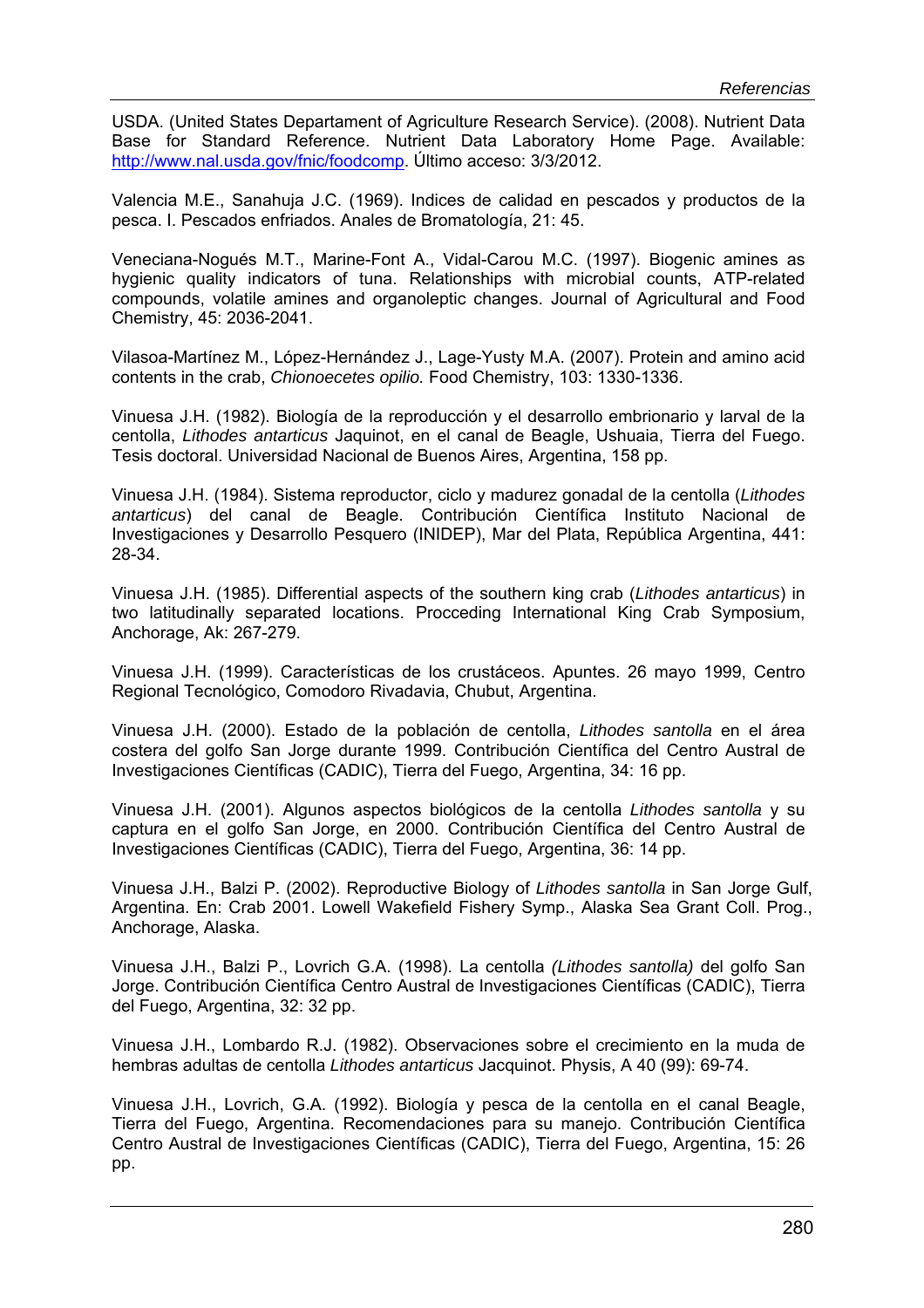Vyncke W. (1980). Quality assessment of gutted and ungutted gurnard (*Trigla spp.*) by organoleptic and objetive methods. Zeitschrift für Lebensmittel Untersuchung und Forschung, 171: 352.

Wang S., Cui X., Fang G. (2007). Rapid determination of formaldehyde and sulphur dioxide in food products and Chinese herbls. Food Chemistry, 103: 1487-1493.

Watabe S., Kamal M., Hashimoto K. (1991). Postmortem changes in ATP, creatine phosphate, and lactate in sardine muscle. Journal of Food Science, 56 (1): 151-154.

Wekell J.C., Barnett H. (1991). New method for analysis of trimethylamine oxide using ferrous sulfate and EDTA. Journal of Food Science, 56 (1): 132-135, 138.

White P.J., Xing Y. (1997). Antioxidants from cereals and legumes. En: Natural Antioxidants: Chemistry, Health Effects, and Applications. Ed. F. Shahidi, American Oil Chemists´ Society Press, Champain, Illinois, United States: 224-244.

WHO. (World Health Organization). (2002). Formaldehyde. Concise International Chemical Assessment, Document 40. Geneva.

WHO/FAO/UNU. (World Health Organization/Food and Agriculture Organization/ United Nations University). (2002). Protein and amino acid requirements in human nutrition. Report of a Joint World Health Organization/Food and Agriculture Organization/ United Nations University. WHO Technical Report Series N° 935. Geneva, Switzerland, 180 pp.

Winton A., Winton K. (1958). Análisis de alimentos. Ed. Reverté. Barcelona, Buenos Aires, México: 602 pp.

Woyeda A.D., Shaw S.J., Ke P.J., Burns B.G. (1986). Recommended laboratory methods for assessment of fish quality. Canadian technical Report of Fisheries and Aquatic Science, 1448: 2-5, 41-49, 65-72, 125-134.

Wu M.L., Yang C.C., Yang G.Y., Ger J., Deng J.F. (1997). Scombroid fish poisoning: an overlooked marine food poisoning. Veterinary and Human Toxicology, 39: 236-241.

Wu T.H., Bechtel P.J. (2008). Ammonia, dimethylamine, trimethylamine, and trimethylamine oxide from raw and processed fish by-products. Journal of Aquatic Food Product Technology, 17: 27-38.

Wu, X., Zhou, B., Cheng, Y., Zeng, C., Wang, C., Feng, L. (2010). Comparison of gender differences in biochemical composition and nutritional value of various edible parts of the blue swimmer crab. Journal of Food Composition and Analysis, 23: 154-159.

Wyngaard J.G., Bertuche D.A. (1982). Algunos aspectos de la biología pesquera del langostino (*Pleoticus muelleri*) de la Bahía Blanca y un análisis del desembarco comercial del período 1955-1979. Revista de Investigación Pesquera, Instituto Nacional de Investigaciones y Desarrollo Pesquero (INIDEP), Mar del Plata, Argentina, 3: 59-76.

Wyngaard J., Iorio M.I. (1999). Centolla (*Lithodes santolla*). Cap V: Casos especiales. Informe Recursos Pesqueros del Mar Argentino. Instituto Nacional de Investigaciones y Desarrollo Pesquero (INIDEP), Mar del Plata, Argentina, 230 pp.

Yamaguchi S., Yoshikawa T., Ikeda S., Ninomiya T. (1971). Measurement of the relative taste intensity of some a-amino acid and 5´-nucleotides. Journal of Food Science, 36: 846- 849.